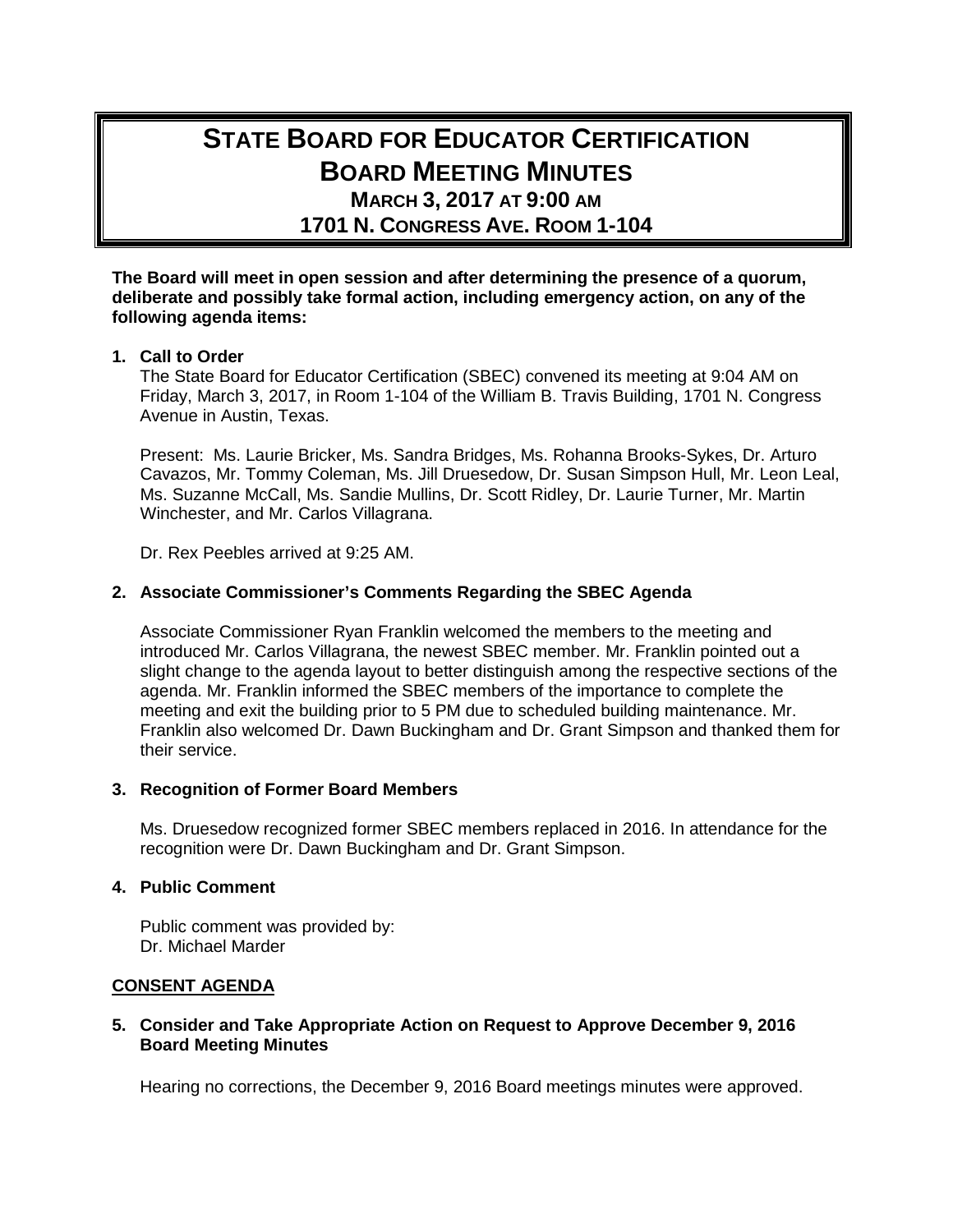# **DISCUSSION AND ACTION**

# **6. Consider and Take Appropriate Action on Proposed Review of 19 TAC Chapter 231, Requirements for Public School Personnel Assignments**

Ms. Cook presented this item to the Board. Ms. Cook explained that Chapter 231 is utilized by districts as a guide for ensuring individuals have the appropriate certification for placement into various classroom and district-level assignments. Ms. Cook expressed hope that during the public comment period for Chapter 231, March 31<sup>st</sup> through May 1<sup>st</sup>, significant feedback would be submitted to inform a balanced approach to expand flexibility for placement into various assignments while still maintaining the integrity of the profession. Ms. Cook mentioned some of the more frequent requests for flexibility (e.g., allowing individuals to teach one grade level above and/or below their area of certification, and allowing individuals to teach other classes within their certificate content area). Dr. Cavazos inquired as to the Board receiving public comments for the Board's consideration and also encouraged staff to explore why there are increasing requests to become a district of innovation (DOI) to obtain flexibility. Dr. Cavazos urged TEA staff and the Board to consider the "why" and be sure that we work together to resolve the bigger issue surrounding certification flexibility and to do what we can to address needs in the field. Ms. Cook confirmed the Board would receive information on public comments on the four-year rule review and that staff would provide the Board with the data Dr. Cavazos requested concerning DOI requests for certification exemptions at the June 2017 meeting.

Public comment was provided by:

Ms. Holly Eaton, registered lobbyist, Texas Classroom Teachers Association (TCTA)

# **Motion and vote:**

*Motion was made by Ms. Brooks-Sykes to approve the proposed review of 19 TAC Chapter 231, Requirements for Public School Personnel Assignments, to be published as proposed with the Texas Register. Second was made by Ms. Bridges, and the Board voted unanimously in favor of the motion.*

# **7. Consider and Take Appropriate Action on Proposed Review of 19 TAC Chapter 245, Certification of Educators from Other Countries**

Ms. Cook presented this item to the Board. Ms. Cook explained that Chapter 245 is used to guide individuals certified in other countries through the requirements and processes in place for issuance of Texas certification. Ms. Cook expressed hope that during the public comment period for Chapter 245, March  $31<sup>st</sup>$  through May  $1<sup>st</sup>$ , significant feedback would be submitted to inform ways to improve current rules, and also afford candidates seeking Texas certification an opportunity to present a strong portfolio of their knowledge and skills. Ms. Cook mentioned the need to make minor technical corrections and remove outdated rule text references. Ms. Cook confirmed the Board would receive information on public comments on the four-year rule review in June. Dr. Cavazos inquired as to who was affected by the out-of-country credential review requirement. Ms. Cook stated that the majority of requests for out-of-country credential reviews are submitted from Mexico, Spain, Venezuela, Columbia, United Kingdom, Philippines, Canada, India, Turkey, Jamaica, and Kenya. Dr.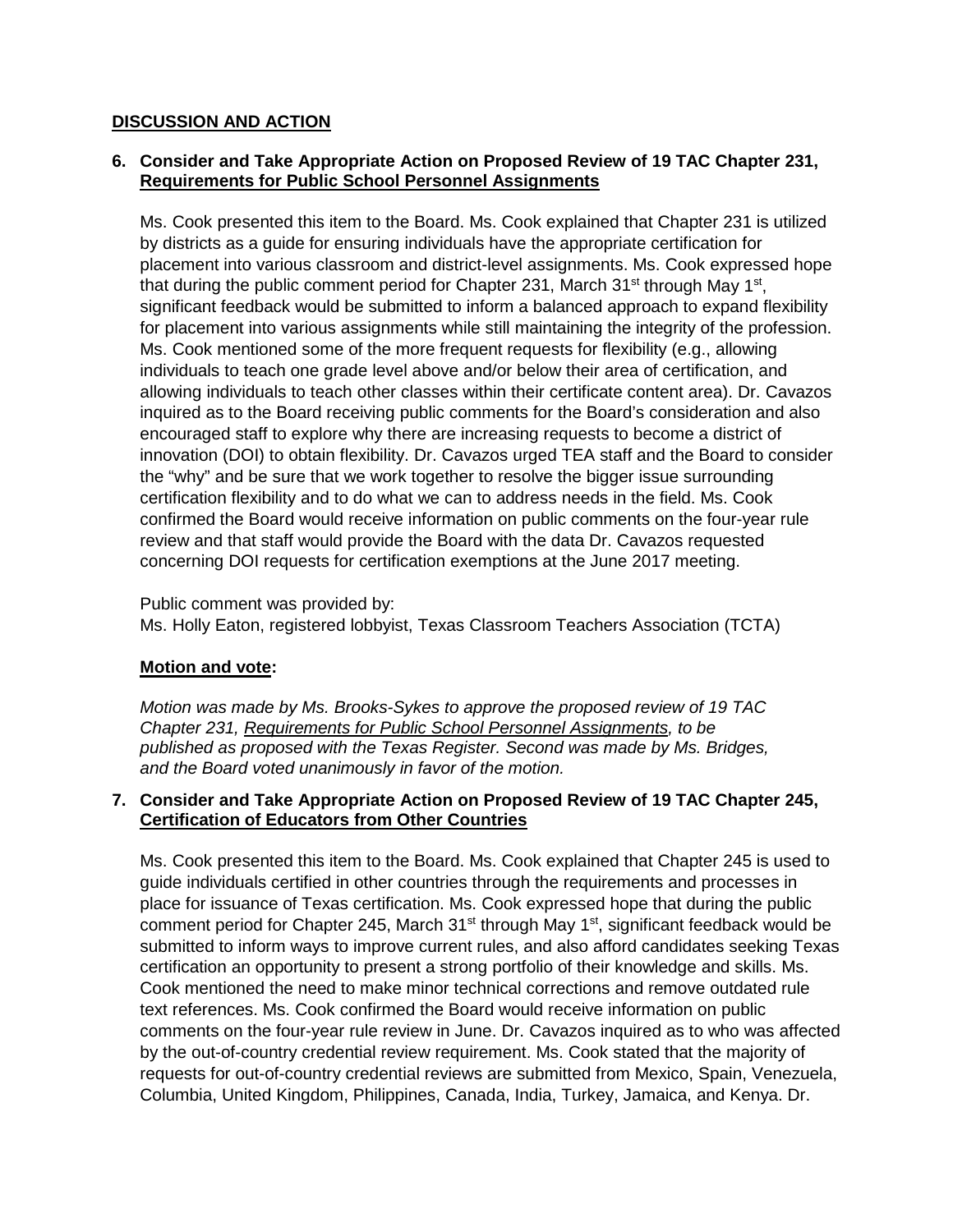Cavazos asked about the process for determining English as the primary language of instruction from the out-of-country institution where a candidate for certification may have obtained his or her degree. Ms. Cook indicated that the staff currently requires a letter from the institution and/or verifies the primary language of instruction through website verification and/or telephone calls to the institutions of higher education. Dr. Cavazos expressed interest in exploring options for requiring all candidates to demonstrate oral English proficiency through use of the Board-approved assessment. Ms. Cook indicated that staff would look to the Board for direction on future rule changes related to required demonstration of oral English proficiency.

# **Motion and vote:**

*Motion was made by Dr. Cavazos to approve the proposed review of 19 TAC Chapter 245, Certification of Educators from Other Countries, to be published as proposed in the Texas Register. Second was made by Dr. Hull, and the Board voted unanimously in favor of the motion.*

# **8. Discussion of English Language Proficiency Requirements**

Ms. McCoy and Ms. Perez presented this item to the Board. Ms. Perez reminded Board members that at the December SBEC meeting, the Board discussed the English language proficiency requirements in rule and the use of the Test of English as a Foreign Language (TOEFL), and had directed staff to gather stakeholder feedback to bring back to SBEC in March. Ms. Perez also gave an overview of the rule and the use of the TOEFL for SBEC members who were not in attendance at the December 2016 SBEC meeting.

Ms. McCoy reported that the committee that was convened to gather the stakeholder input agreed that using only the speaking portion of the TOEFL did not provide an accurate picture of a candidate's English language proficiency and recommended a standard setting study be performed to establish the appropriate scores for all sections of the TOEFL. Ms. McCoy presented a rationale for why conducting a standard setting was needed and asked the Board for approval to move forward with conducting a formal standard setting process for the TOEFL.

Comments were provided by the following Board members:

Ms. Bricker noted that it was important to have more than one indicator to determine English proficiency for teachers who are speakers of other languages. She asked about the possibility of conducting an analysis of how teachers who had passed the TOEFL are doing and how their students are performing compared to students whose teachers were not required to take the TOEFL. Mr. Franklin talked about the possibility of using improvement measure data for student achievement when that measure is incorporated in the accountability system for educator preparation programs at some point in the future and estimated that only 20% of all teachers are in STAAR-tested assignments that would allow for the use of such student assessment growth data.

Dr. Ridley shared some anecdotal information that university students at Texas Tech University were frustrated with the level of English proficiency of some of their instructors of mathematics and also provided information from Arizona that showed the correlation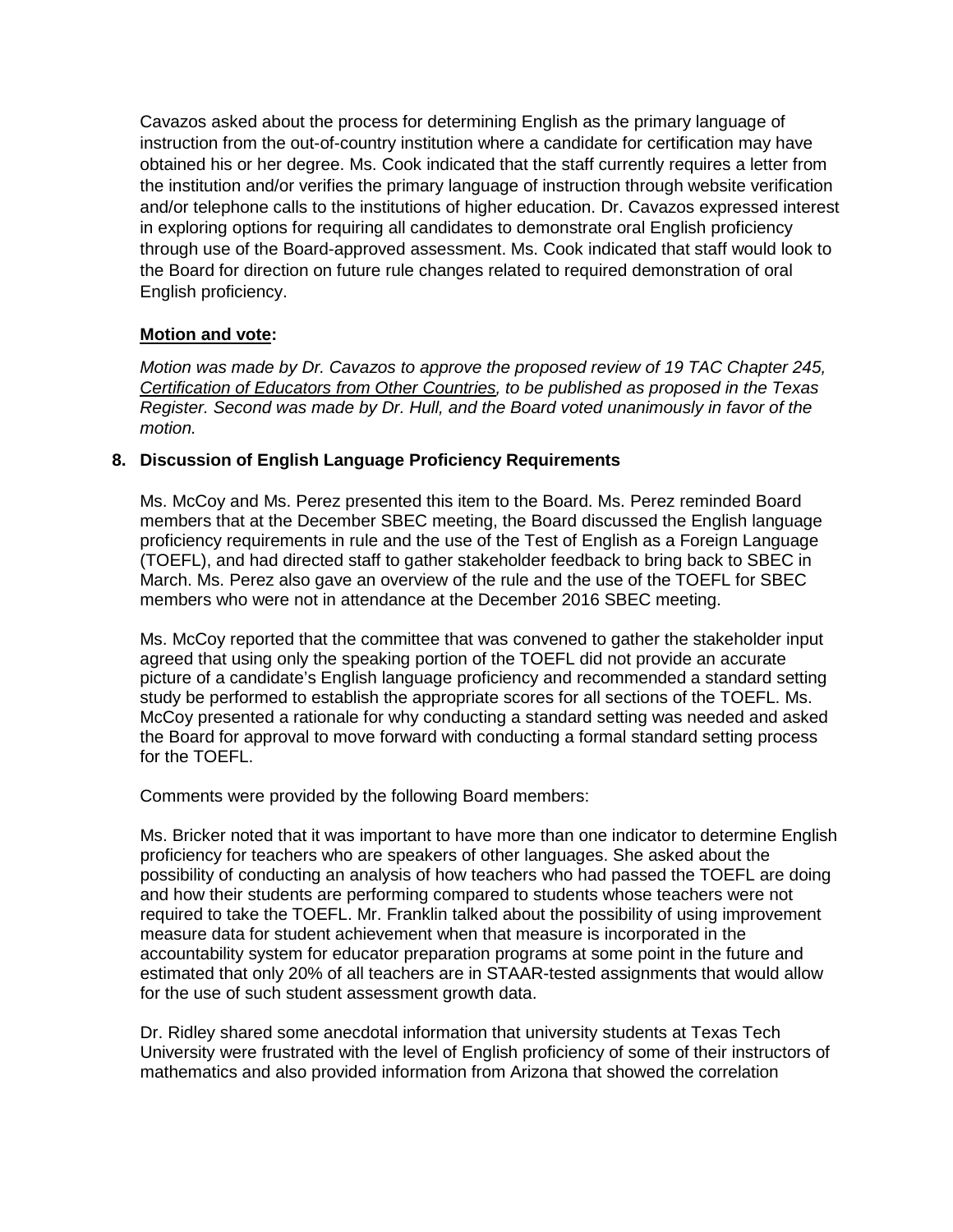between performance of students and teachers. Teachers were strong pedagogically, but their language was a struggle.

Dr. Cavazos stated that this was long overdue and recommended that staff go through a vetting process to determine reasonable cut scores for all of the domains. He expressed some concern on the vetting process allowed by rule that permits some candidates to bypass the TOEFL requirement by either submitting evidence or TEA's determination that the primary language of instruction for candidates who earned a bachelor's degree outside the United States was English. He stated that it was important to determine a reliable, reasonable cut score while not forgetting the need for teachers throughout the State. He wanted to ensure that TEA could review scores for those who may not have met the old passing score but would meet the new ones so that they can be allowed to qualify under the new standards. Ms. McCoy provided information that using only one part of the TOEFL does not invalidate the results, but expressed agreement that we need a more comprehensive view of a candidate's English proficiency and assured the SBEC that TEA had access to results for anyone who has reported results to TEA within the two-year limitation period.

Mr. Leal expressed support for Dr. Cavazos's statements and just wanted to ensure that candidates are qualified. Mr. Winchester expressed his appreciation for the Board's leadership on this topic and ensured the Board that TEA would give this work due diligence to come back in June with strong recommendations.

Mr. Villagrana asked if we had scores for all sections of the TOEFL so that the Board could look at candidates who scored a 26 on the speaking section to see how they performed on the other sections. Ms. McCoy explained that TEA has scores on all sections, but that TEA can't be sure that those scores represent a person's true ability since some candidates only answer a few questions in the other sections just to get to the speaking section and that those scores may not represent a candidate's best attempt since most candidates know that Texas uses only the speaking section to determine English language proficiency.

No action was taken.

**9. Consider and Take Appropriate Action on Petition for Adoption of Rule Change Concerning 19 TAC Chapter 230, Professional Educator Preparation and Certification, Subchapter B, General Certification Requirements, §230.11, General Requirements**

The petitioner withdrew the petition for rule change.

No action was taken.

#### **10. Consider and Take Appropriate Action on Proposed Amendment to 19 TAC Chapter 232, General Certification Provisions, Subchapter A, Certificate Renewal and Continuing Professional Education Requirements, §232.9, Inactive Status and Late Renewal**

Ms. Cook presented this item to the Board. Ms. Cook explained the proposed amendment to §232.9 would clarify in rule the automated processing (already in place) of late applications submitted for certificate renewal. Ms. Cook verbally outlined the automated processing steps of late renewal applications submitted within the first six months after certificate expiration date and for late renewal applications submitted more than six months after certificate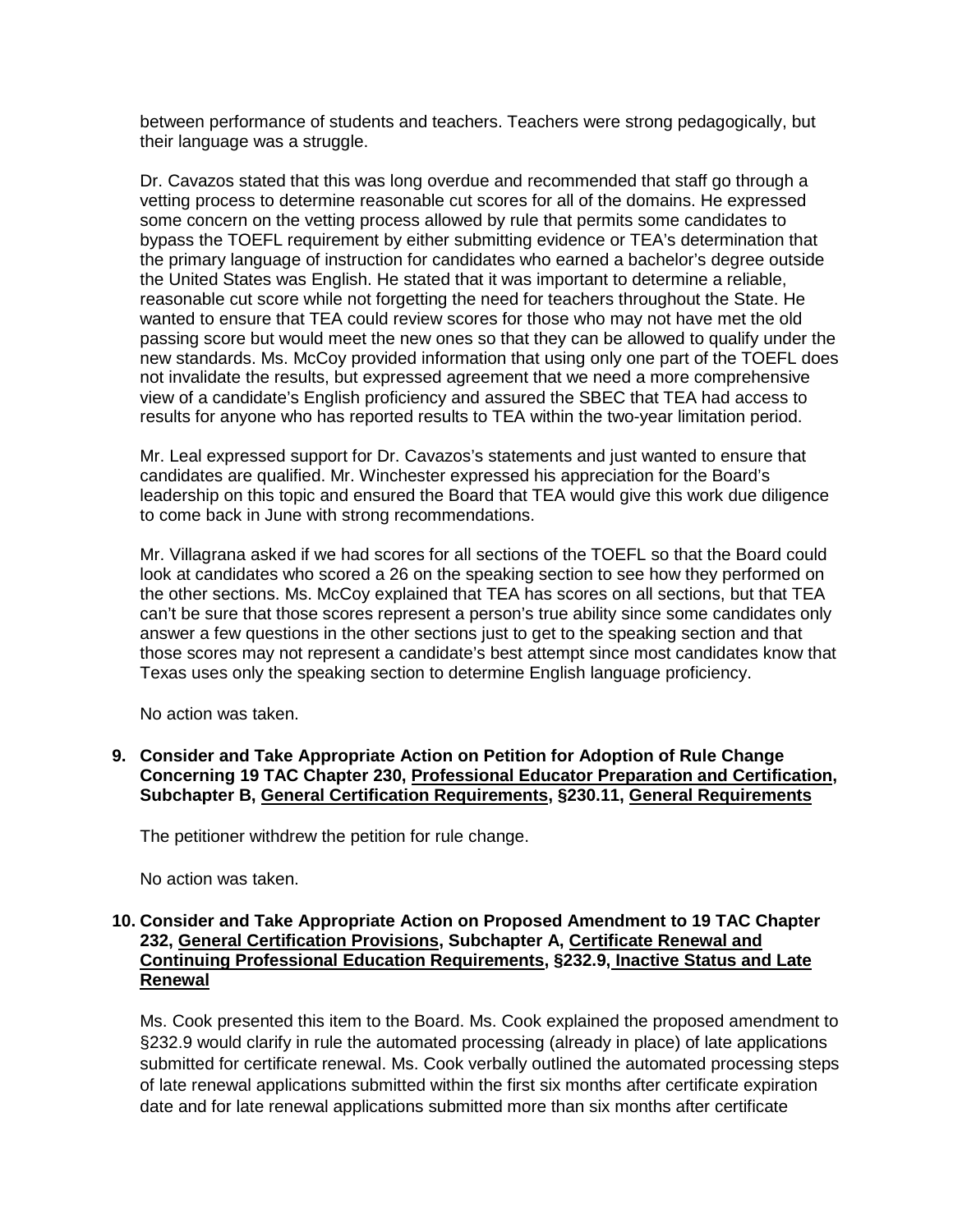expiration date. Ms. Cook confirmed the proposed amendment does not increase any renewal fees or change the automated processing of late renewal applications.

Public comment was provided by: Mr. Ariel Axelrod, citizen

#### **Motion and vote:**

*Motion was made by Dr. Hull to approve the proposed amendment to 19 TAC Chapter 232, General Certification Provisions, Subchapter* A, Certificate Renewal and Continuing Professional Education Requirements, §232.9, Inactive Status and Late Renewal*, to be published as proposed in the Texas Register. Second was made by Dr. Cavazos, and the Board voted unanimously in favor of the motion.*

#### **11. Consider and Take Appropriate Action on Request to Approve 2015-2016 Accountability System for Educator Preparation Programs (ASEP) Accreditation Statuses**

Dr. Miller presented this item to provide the Board with an opportunity to approve the recommended 2015-2016 Accountability System for Educator Preparation Programs (ASEP) accreditation statuses. Dr. Miller mentioned that there were nine programs that were not recommended a status of Accredited. Six programs were recommended an Accredited-Warned or Accredited-Probation status due to not meeting certification examination performance standards. Three programs were recommended an Accredited-Warned status due to violations of SBEC rules. The assignment of two monitors and seven SBEC-ordered action plans were among the related sanctions that were recommended. A timeline of the development of the five performance indicators to be used for ASEP was included as a handout for this item.

Ms. Bricker asked if TEA staff had confidence in the ability of programs to make the required improvements in the time that was left for the current academic year and requested the timelines for each of the action plans presented. Dr. Miller provided examples of how programs had already been working with TEA staff to make the required improvements. Dr. Miller also mentioned that the 2016-2017 academic year would be the last year that only certification examination results would be used for ASEP. Dr. Ridley added that he wanted to see more of a focus on competency-based outcomes in the future.

#### **Motion and vote:**

*Motion was made by Ms. Mullins to approve the 2015-2016 Accountability System for Educator Preparation Programs accreditation statuses and related sanctions. Second was made by Dr. Hull, and the Board voted unanimously in favor of the motion.*

# **12. Consider and Take Appropriate Action on the Memorandum of Agreement (MOA) Between the State Board for Educator Certification (SBEC) and the Texas Education Agency (TEA)**

Ms. Moriaty presented this item to provide the Board with an opportunity to discuss and ratify the Memorandum of Agreement (MOA) with the Texas Education Agency (TEA). Ms.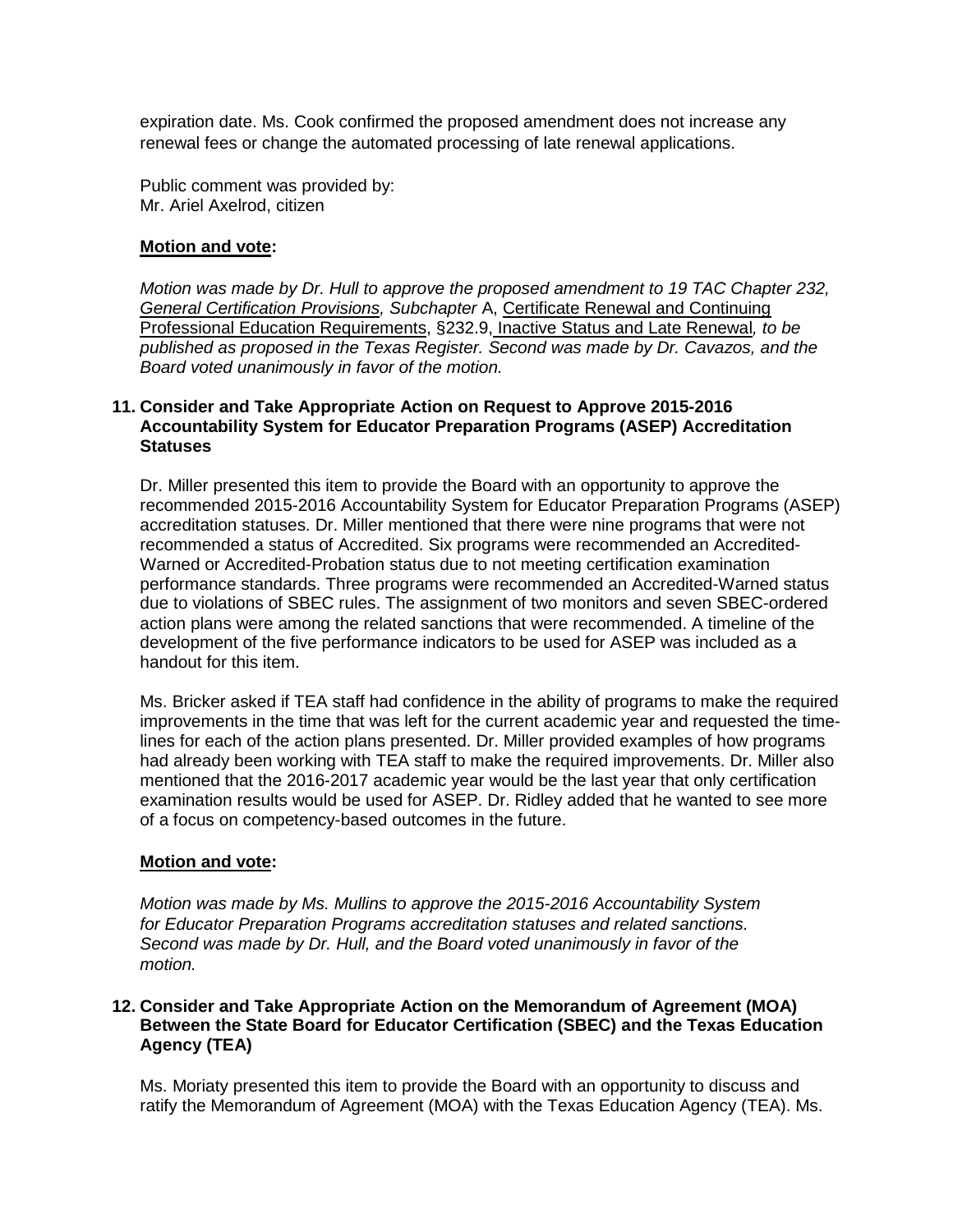Moriaty explained that the MOA clarifies the process by which TEA provides the SBEC's administrative services and functions. The MOA reflects the current commissioner and SBEC chair as signees, updates dates, and clarifies that the MOA continues absent a decision by either party to end the agreement.

# **Motion and vote:**

*Motion was made by Mr. Coleman to approve the proposed MOA with TEA and authorize Jill Druesedow, SBEC Chairperson, to execute the agreement on behalf of the SBEC. Second was made by Ms. Bricker, and the Board voted unanimously in favor of the motion.*

#### **13. Discussion and Action on Proposed Revisions to Board Operating Policies and Procedures (BOPP)**

Ms. Pogue presented this item to provide the Board with an opportunity to discuss and revise the Board Operating Policies and Procedures (BOPP). Ms. Pogue highlighted the three major changes presented: 1) SBEC-directed options to address the volume of testimony at Board meetings, 2) adding provisions to allow for public hearings prior to the adoption of an SBEC rule, and 3) adding provisions to allow for oral argument for educator preparation program (EPP) sanctions. Ms. Pogue also pointed out non-substantive proposed edits for clarification and/or technical purposes.

Ms. Bricker shared a concern about language on proposed changes to Legislative Committees, "on matters where Board members may be called upon as a resource," stating that will limit the Board's ability to speak on other matters. Ms. Pogue shared that the wording came from the Board's legal counsel, Ms. Nichole Bunker-Henderson. Ms. Bunker-Henderson stated that she was ok with striking the language because the law dictating the Board's parameters overrules the BOPP.

#### **Motion and vote:**

*Motion was made by Ms. McCall to approve the revisions to the Board Operating Policies and Procedures. Second was made by Dr. Cavazos. Ms. Bricker made a motion to amend the motion to strike language on Page 17, Section V. Board Committees – Paragraph A(1), "on matters where Board members may be called upon as a resource." Second was made by Ms. Brooks-Sykes on the amended motion, and the Board voted unanimously in favor of the motion to amend. The Board voted unanimously in favor of the main motion.*

The SBEC Board recessed for lunch at 11:35 PM and reconvened at 12:13 PM.

# **DISCUSSION ONLY**

#### **14. Discussion of Certification for Early Childhood Education**

Ms. Cook and Ms. Glaser, Executive Director of TEA's Early Learning Division, presented this item. Ms. Cook provided a brief overview of staff's activities completed since the December 2016 SBEC meeting to gather additional stakeholder feedback on creation of a new early childhood education certificate. Ms. Glaser highlighted key points from her document, *P-3rd Educator Certification*, shared that she had spoken with stakeholders about the differences between a standalone certificate versus a supplemental certificate, and also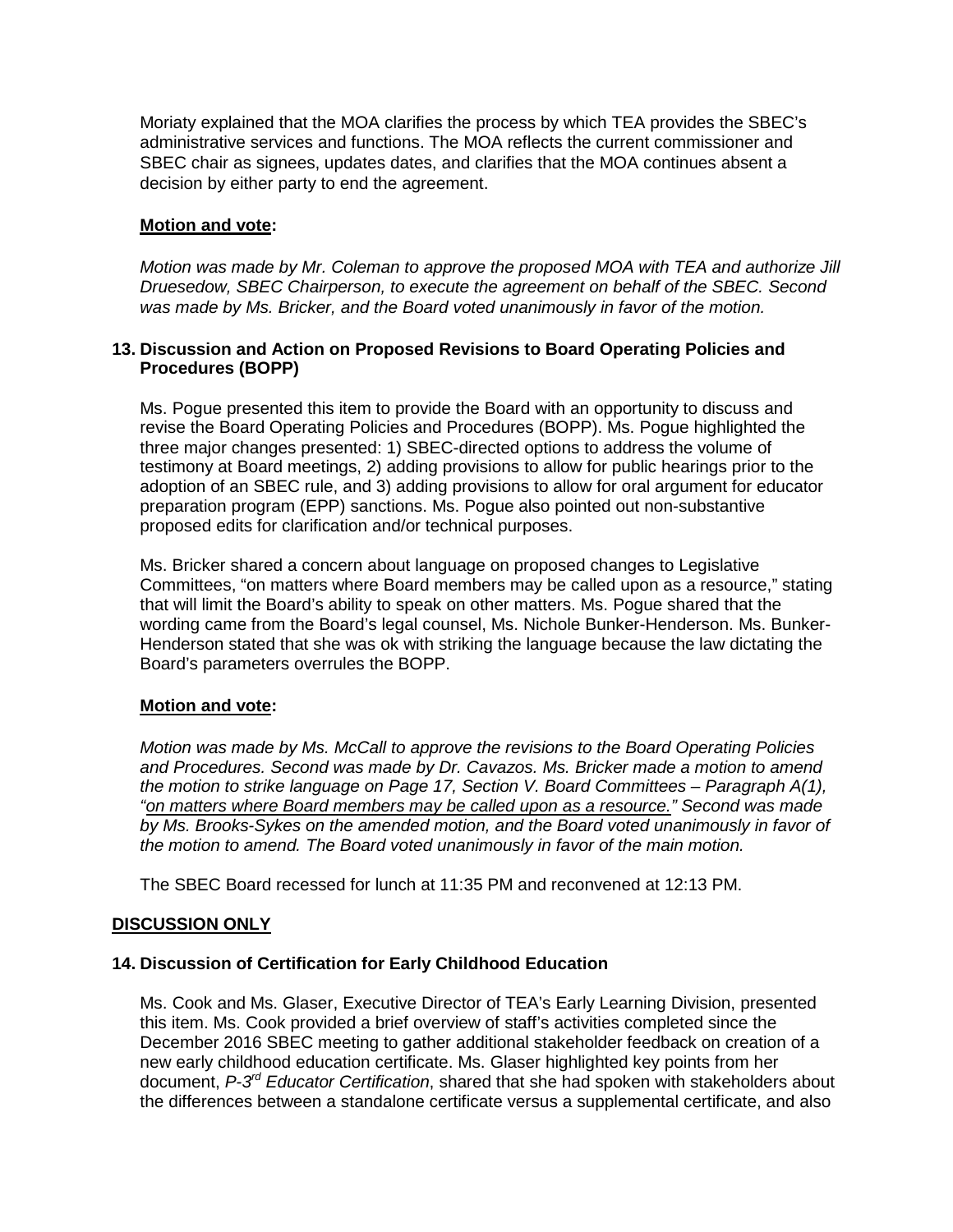presented the results of the Prekindergarten to Grade 3 Educator Certification Survey distributed to teachers, superintendents, administrators, advocacy groups, and other community stakeholders across the State. Ms. Glaser confirmed there were over 7,500 individuals that responded to the survey. Those survey results and public comments provided during the meeting showed support for creation of a more focused early childhood certification and Ms. Cook proposed stepping back briefly to consider the entire certificate structure and address opportunities and challenges associated with potential changes in a more comprehensive manner.

A total of 12 speakers provided testimony to the Board on this item. Comments ranged from supporting creation of a new preK-3 certificate, to recommending creation of a supplemental or endorsement for early childhood certification, to retaining district flexibility for classroom assignments, to opening a pathway that encourages educator preparation programs to provide greater focus on the critical knowledge and skills needed to teach students birth to age eight.

Below are highlights from the conversation:

*"Ensuring we have teachers that are well-prepared, with the knowledge and skills necessary to effectively instruct students in prekindergarten to grade three is critical."*

*"The Board is encouraged to more thoroughly explore the endorsement option since there was not a specific question about this on the survey responded to by over 7,500 individuals."*

*"The critical elements to transform the workforce for children, birth through eight is not adequately captured in the current certification process for EC-6. Teacher preparation and demonstration of critical knowledge and skills are key to equip an educator for successful work with children, birth to age eight. You cannot give everyone the same tools in their toolbox; teachers need to understand the unique needs of children, focus on how children develop and learn, and provide a higher quality of environment for children."*

*"Child development is interrelated; one area of development is linked to another and lack of development in one area hinders development in other areas. A teacher has to support all areas of development if a child is to be successful."*

*"Well-prepared, highly skilled teachers in every classroom is a key component for success. Students in preK-3 deserve the best prepared teachers and the classroom needs to be a bright spot for kids. There should be a joy and excitement for learning. Far too many students have teachers entering the classroom without the necessary knowledge and skills to provide high quality instruction."*

*"A preK-3 certificate would have a significant impact on improving teacher preparation and our institution would be excited to see this new certification approved by the Board. We are currently not training specialists – instead our focus is more on generating generalists. The current EC-6 certificate does not allow sufficient time to prepare teachers with a deep understanding across grade levels they are teaching. The education gap is real, and it takes a very special teacher to see, understand, and change this."*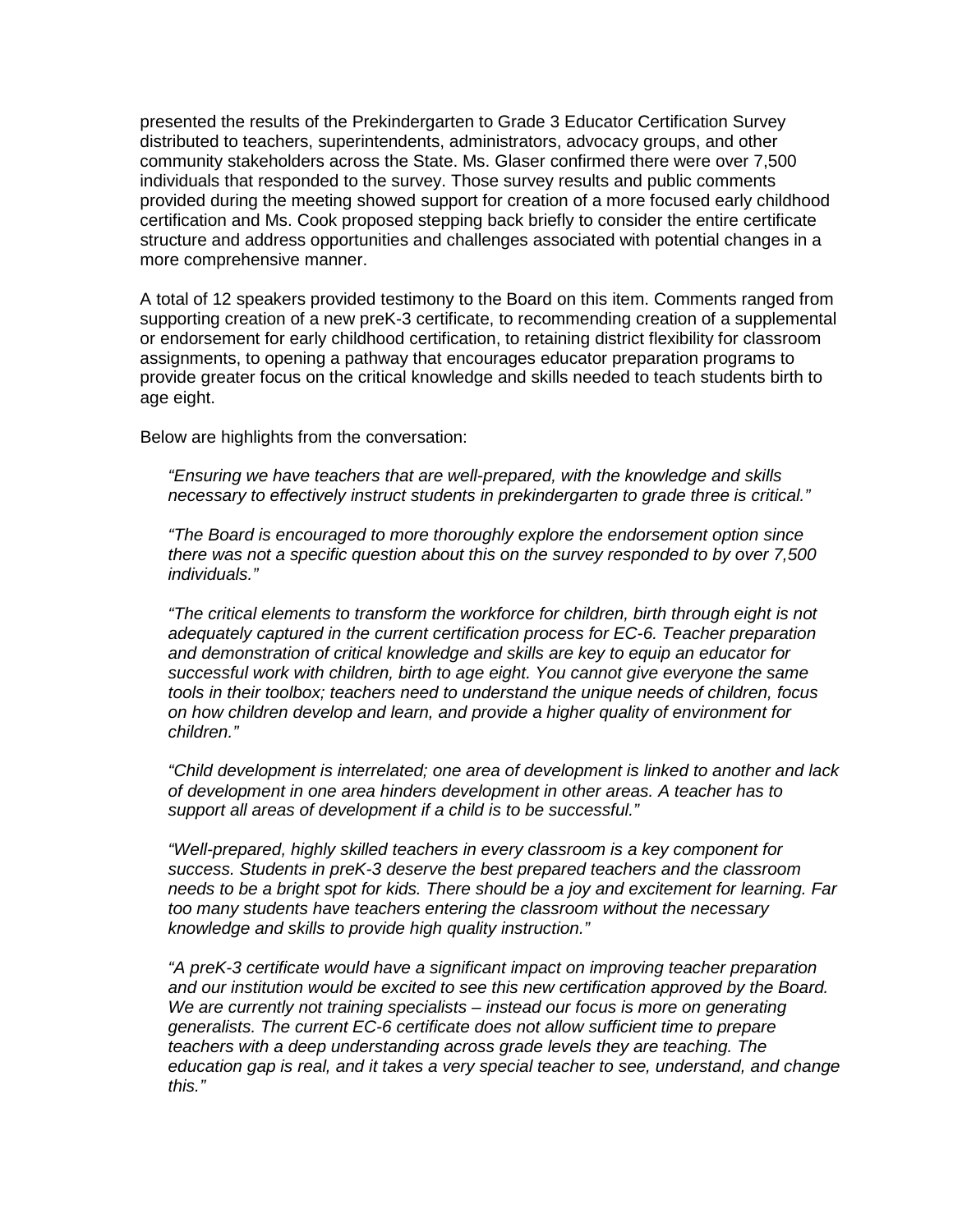*"Young students benefit from teachers who understand what it is like to teach them; specialized knowledge in early childhood education ensures the ability to meet the unique needs of these learners. Understanding the whole continuum of early childhood development is important; a teacher is better able to observe students, identify areas of need, make appropriate referrals as needed; has an ability to talk with parents; an ability to create best outcomes for children; and we need teachers who understand how to keep children in their classrooms."*

*"With years of experience as a principal, I cannot argue with anything heard today. I support a preK-3 certificate, but you also need an EC-6 certificate; because without it, you limit a principal's ability to move teachers around to meet assignment needs. Flexibility is very important and you must not lose sight of the practicality that principals need when working with certifications."*

*"An EC-6 certification allows for flexibility in assignments to maintain adequate staffing. TEA should keep certification as flexible as possible. A preK-3 certificate will create real hardships for some districts. The ability to move a teacher from one grade level to another can assist in retaining good teachers. I support the creation of an EC-3 endorsement."*

After listening to all of the registered speakers, Board members engaged in a continued conversation on how best to proceed with this important issue. The Board reiterated the desire to create an early childhood supplemental in addition to a standalone certificate. The Board also directed the staff to step back and take a comprehensive look at the entire certificate structure, to solicit stakeholder feedback, and bring back a plan to the Board for discussion at the June 2017 meeting.

Ms. Sykes emphasized our focus must always be on the kids. Dr. Hull encouraged the need for balance between the urgency for change, a realistic look at the magnitude of the work involved, and the timeframe to effectively implement the changes needed. Ms. Bricker shared her support for an EC-3 certificate and offered that we may need a supplemental now to address some immediate concerns, and a certificate later that aligns with development timelines discussed during the meeting. Ms. Bricker also suggested we look at national best practices as we give significant thought to what yields better, stronger results moving forward. Dr. Ridley concurred that we need more than what we are currently doing in terms of certification, and that there must be deeper preparation for certification. Dr. Ridley mentioned the importance of having knowledge and skills in numeracy, literacy, brain research, developmental aspects, and communication. Dr. Ridley also expressed concern that some may believe certification means nothing, and we have to work to change that perception. Ms. McCall stated most of Texas is rural, and she liked the idea of stepping back to consider this issue of certification for preK-3 in the broader context of the entire certificate structure as suggested by staff. Dr. Turner emphasized the need to think carefully about the future of the certificate structure to ensure we do not repeat previous actions that led to eliminating the kindergarten, early childhood education, and EC-4 certificates. Dr. Tim Miller, Director of Educator Preparation, provided a response to Dr. Turner's question about the current course of study for elementary certification being provided by Texas educator preparation programs.

Mr. Leal acknowledged that there are lots of ideas and opinions to be shared and that this is a big task for the Board moving forward. Dr. Peebles stated this was a fascinating conversation and wondered if student differences were unique enough to require different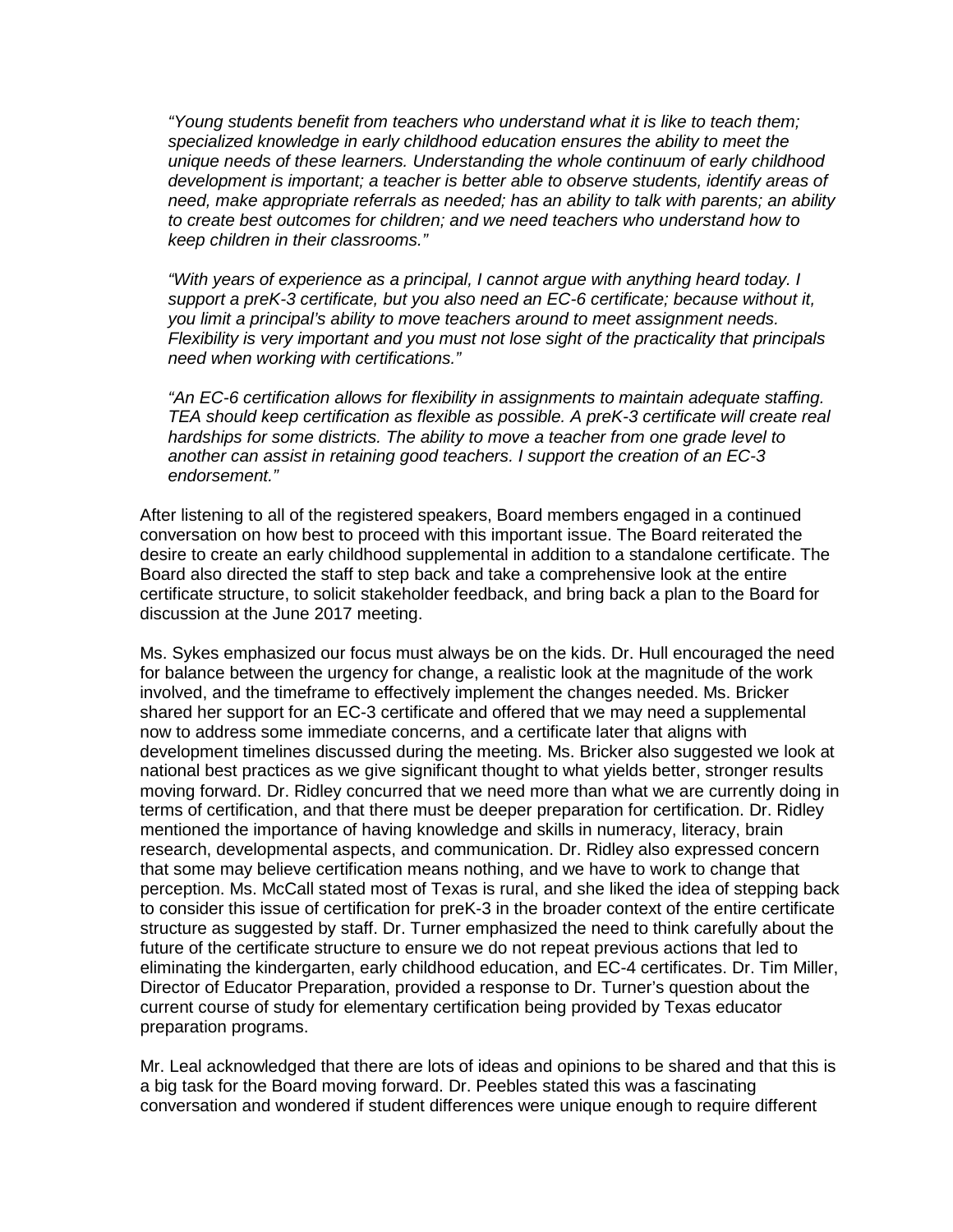curriculum. Dr. Peebles supported the idea of stepping back to consider these issues but urged staff and the Board to be timely in our thoughts. He recommended the need for both a short-term and long-term goal. In the short term he suggested the need to address immediate gaps to avoid losing another generation or two; and that in the long-term he suggested the need to make a final decision on Early Childhood to Grade 1, Early Childhood to Grade 2, Early Childhood to Grade 3, etc. Dr. Cavazos expressed his excitement about having this conversation as early childhood education is critical and students that start strong finish strong. He also emphasized that preK is an important issue for all children in Texas. Dr. Cavazos urged the Board and staff to consider the value of all current endorsements and suggested not making changes for one area without considering the impact on other areas of certification. Dr. Cavazos discussed numeracy, concrete, pictorial, and abstract teaching/learning, and the importance of digging deeper into conversations about endorsements, certificates, and related grade spans. Dr. Cavazos shared PreK-1 may be a better grade span for certification since third grade is a tested level, but emphasized the importance of looking at the children in the pipeline as we solve these issues. Dr. Cavazos expressed confidence that the right people (i.e., the Board) are around the table to solve this issue, and the children are waiting for the adults to get it right.

Mr. Franklin provided final comments on this item and thanked the Board for giving staff clear direction in developing a "both/and" approach as relates to early childhood certification and outlines a short-term and long-term solution for consideration by the Board. Mr. Franklin confirmed the Board's message was clear to raise the bar, make certification meaningful, and ensure that we continue to do what is best for kids.

Ms. Cook thanked the Board for the detailed conversation on this agenda item and for all of the thoughtful feedback.

Public comment was provided by:

- Dr. Jennifer Keys Adair, private citizen
- Dr. Casey McCreary, Texas Association of School Administrators
- Mr. Todd Williams, The Commit! Partnership
- Ms. Kimberly Kofron, Texas Association for Education of Young Children
- Mr. Cody Sumerville, private citizen
- Mrs. Jacqueline Porter, Austin ISD
- Mr. Derek Little, Dallas ISD
- Dr. Jerry Burkett, University of North Texas at Dallas
- Ms. Diane Ewing, Texans Care for Children
- Ms. Elizabeth Shafer, private citizen
- Mr. Mark Terry, Texas Elementary Principals and Supervisors Association
- Dr. Bruce Gearing, Texas Association of Community Schools

No action taken.

#### **15. Discussion and Update on Advisory Committee for 19 TAC Chapter 239, Student Services Certificates, Subchapter A, School Counselor Certificate and Subchapter C, Educational Diagnostician Certificate**

Ms. Cook presented this item to the Board. Ms. Cook expressed excitement to provide an update on the outstanding work completed to date by both advisory committees and shared highlights from the webinars conducted in February 2017. Ms. Cook directed the Board's attention to Attachments II and III to see the compiled feedback on the current rules and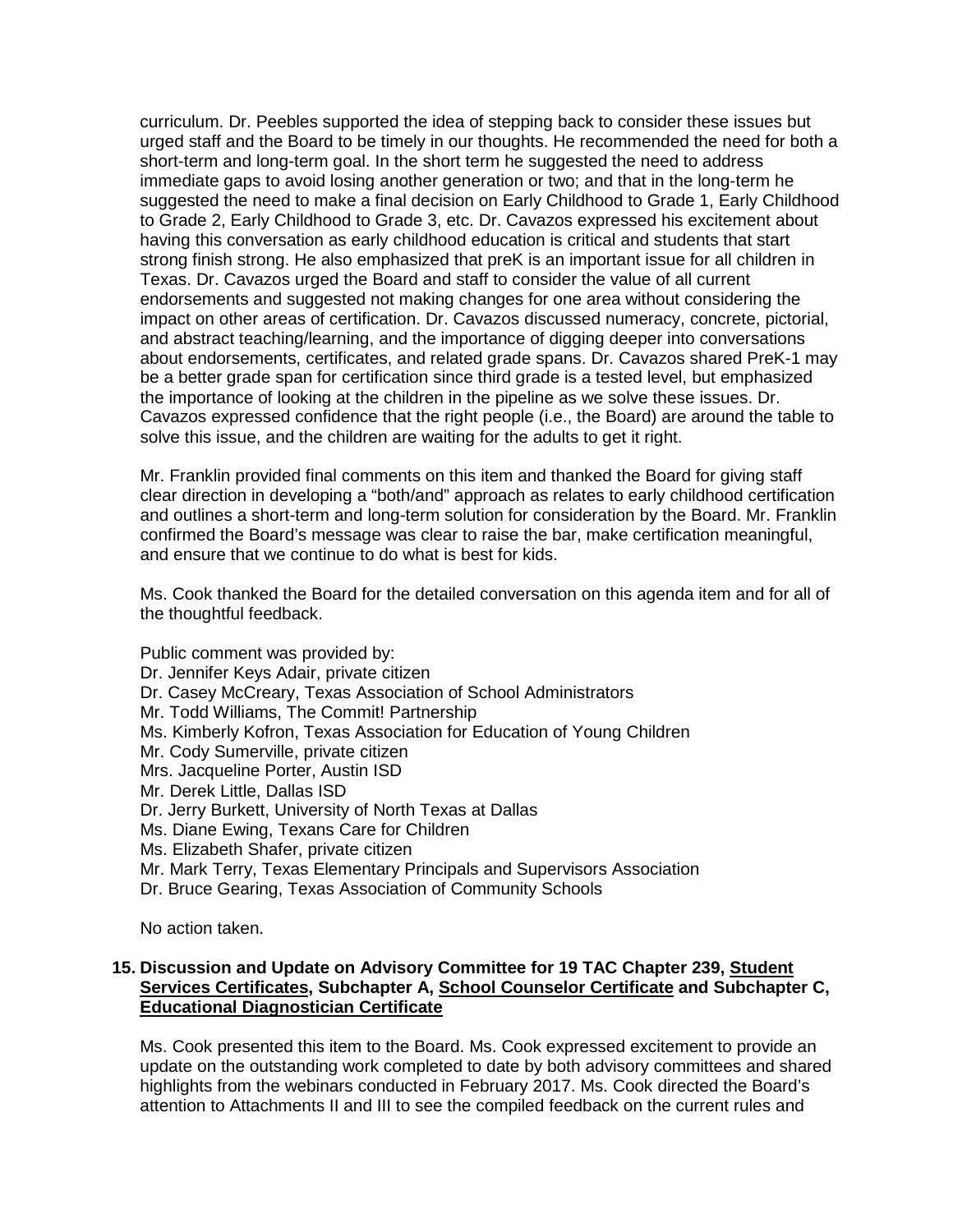suggestions from both committees on proposed changes to be considered at a future SBEC meeting. Ms. Cook anticipated bringing an item back at a future meeting to propose rules for consideration by the Board.

Public comment was provided by: Ms. Jan Friese, Executive Director, Texas Counseling Association/Texas School Counselors

No action taken.

# **16. Discussion of New Principal Certification Assessment**

Ms. McCoy and Ms. Perez presented this item to the Board. Ms. McCoy gave an update on the development of the new principal assessment and referenced the one-page document provided in the Board's supplemental folder. The document summarized key points made in the presentation to address the why, what, and how of the new assessment. Ms. McCoy reviewed with the SBEC the need for a comprehensive assessment as specified in TEC §21.046(c), the importance of the principal role in impacting student learning according to research, and the recent adoption of updated principal standards as the basis for proposing a new principal certification assessment. Ms. Perez provided an overview of the current principal assessment that is a multiple-choice assessment that has served its purpose, but does not allow the campus leader to actually demonstrate important leadership abilities. Ms. McCoy summarized key principal assessment development activities to date, elaborated on next steps, and anticipated a fall 2018 rollout of the new principal assessment. Mr. Winchester shared his thoughts on the new principal assessment, including the ability for this new system to produce a stronger principal pool and positively impact teaching and learning on campuses.

No action taken.

# **DISCIPLINARY CASES**

# **17. Pending or Contemplated Litigation, including Disciplinary Cases**

**A. Defaults**

# **No Answer Defaults**

1. In the Matter of Aimee Clifton Arnold; Action to be taken: Consideration of Issuance of Default Judgment

Staff recommendation: 1 Year Suspension

2. In the Matter of Robert Bozeman; Action to be taken: Consideration of Issuance of Default Judgment

Staff recommendation: 1 Year Suspension

4. In the Matter of Cassie Seelbach; Action to be taken: Consideration of Issuance of Default Judgment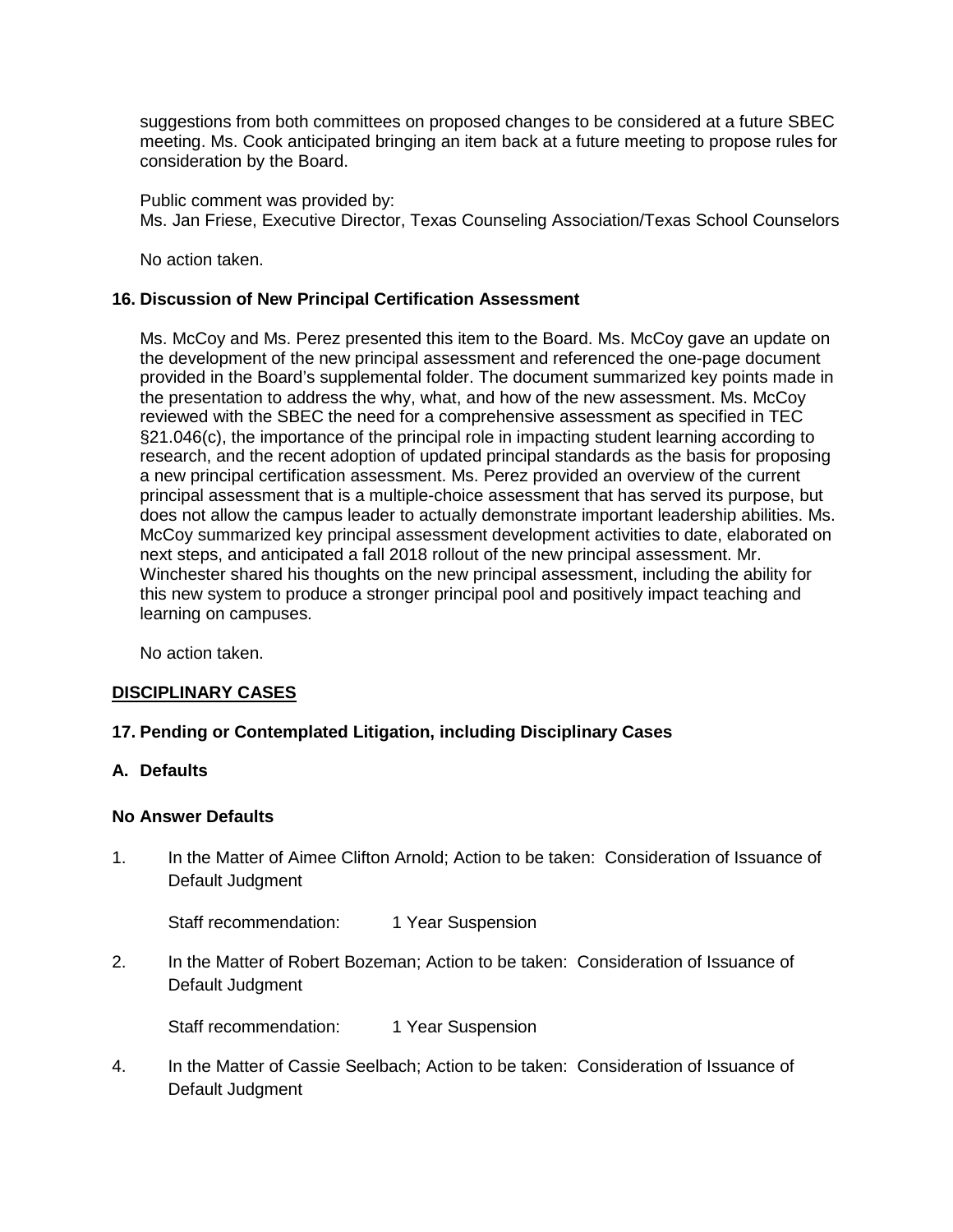Staff recommendation: 1 Year Suspension

6. In the Matter of Lauren Ware; Action to be taken: Consideration of Issuance of Default **Judgment** 

Staff recommendation: 1 Year Suspension

7. In the Matter of Marshall Todd Davis; Action to be taken: Consideration of Issuance of Default Judgment

Staff recommendation: Permanent Revocation

8. In the Matter of Jessica Guilbeaux; Action to be taken: Consideration of Issuance of Default Judgment

Staff recommendation: Permanent Revocation

9. In the Matter of Megan Nicole Nicholson; Action to be taken: Consideration of Issuance of Default Judgment

Staff recommendation: Permanent Revocation

10. In the Matter of Ruben Rivas; Action to be taken: Consideration of Issuance of Default **Judgment** 

Staff recommendation: Permanent Revocation

11. In the Matter of Timothy Brian Sheard; Action to be taken: Consideration of Issuance of Default Judgment

Staff recommendation: Permanent Revocation

12. In the Matter of Wiley W. Murrell; Action to be taken: Consideration of Issuance of Default Judgment

Staff recommendation: Permanent Revocation

13. In the Matter of Emily Stevenson; Action to be taken: Consideration of Issuance of Default Judgment

Staff recommendation: Permanent Revocation

14. In the Matter of Richard Tossapon Wrangpetch; Action to be taken: Consideration of Issuance of Default Judgment

Staff recommendation: Permanent Revocation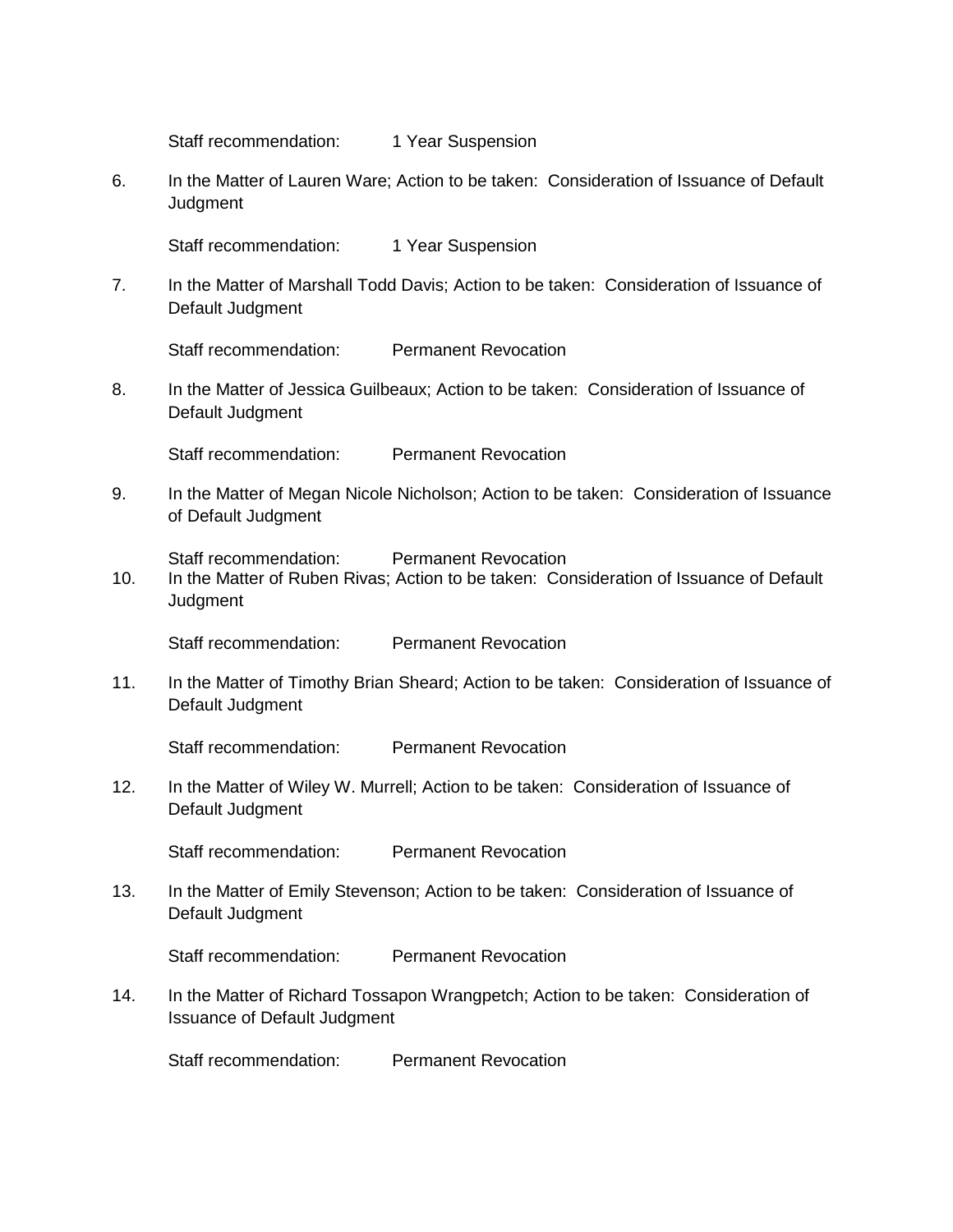15. In the Matter of Lynette Marie Albracht; Action to be taken: Consideration of Issuance of Default Judgment

Staff recommendation: 2 year suspension and proof of successful completion of substance abuse treatment program

16. In the Matter of Tal Fletcher Belvin; Action to be taken: Consideration of Issuance of Default Judgment

Staff recommendation: Revocation

18. In the Matter of Amber Nicole Foley; Action to be taken: Consideration of Issuance of Default Judgment

Staff recommendation: Revocation

19. In the Matter of Debra Ann Hollinger; Action to be taken: Consideration of Issuance of Default Judgment

Staff recommendation: Revocation

20. In the Matter of Alan Menchaca; Action to be taken: Consideration of Issuance of Default Judgment

Staff recommendation: Revocation

21. In the Matter of Delmonico Montgomery; Action to be taken: Consideration of Issuance of Default Judgment

Staff recommendation: Revocation

22. In the Matter of Jamie Smith; Action to be taken: Consideration of Issuance of Default **Judgment** 

Staff recommendation: Revocation

23. In the Matter of Andrea K. Bookout; Action to be taken: Consideration of Issuance of Default Judgment

Staff recommendation: Revocation

24. In the Matter of Reginald Gilmon; Action to be taken: Consideration of Issuance of Default Judgment

Staff recommendation: Revocation

25. In the Matter of Julie Diane Klen; Action to be taken: Consideration of Issuance of Default Judgment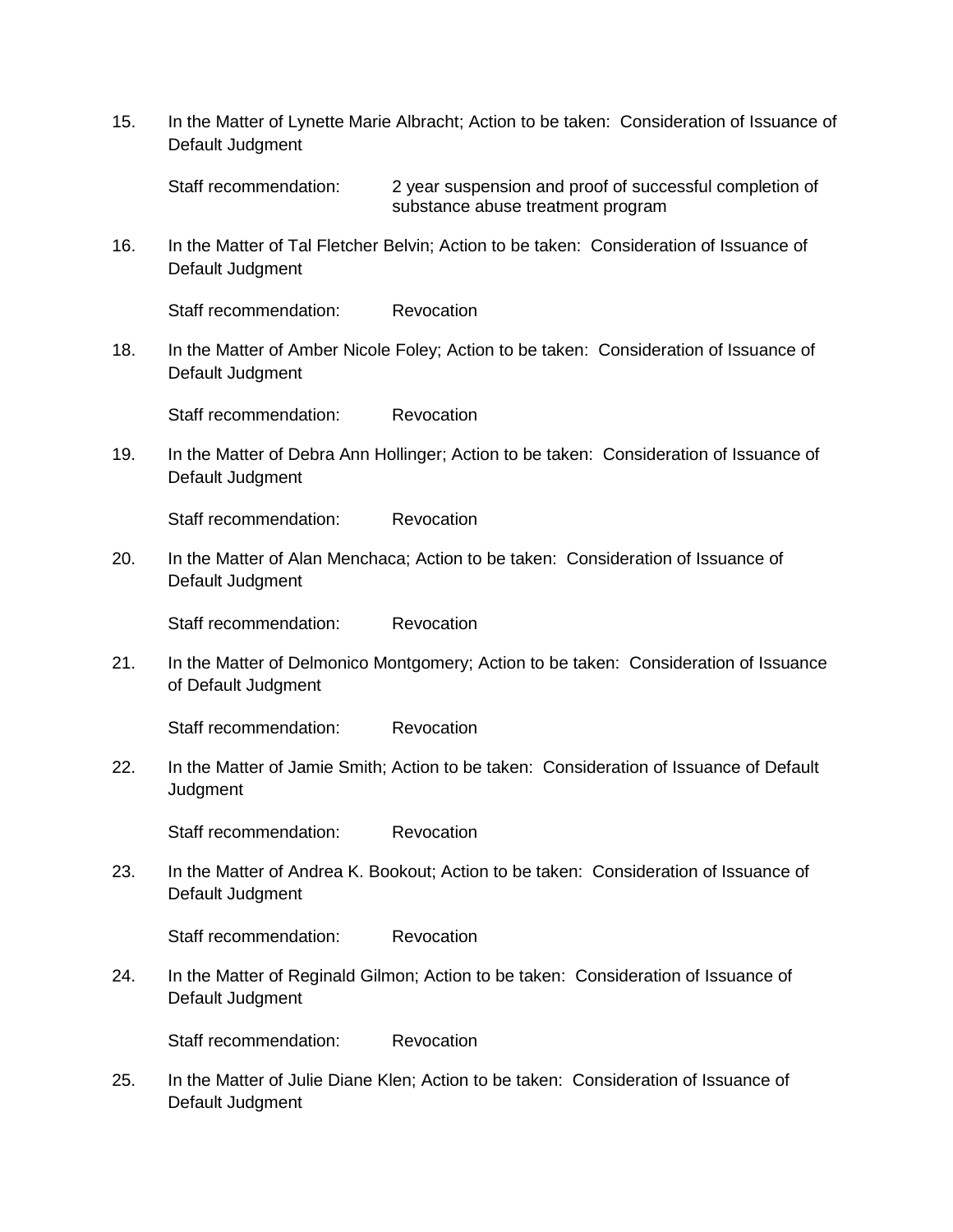Staff recommendation: Revocation

26. In the Matter of Ida Olivarez; Action to be taken: Consideration of Issuance of Default **Judgment** 

Staff recommendation: Revocation

27. In the Matter of Samantha Phillips; Action to be taken: Consideration of Issuance of Default Judgment

Staff recommendation: Revocation

28. In the Matter of Melissa Marie Wolford; Action to be taken: Consideration of Issuance of Default Judgment

Staff recommendation: Revocation

29. In the Matter of Marlorie Nicole Clay; Action to be taken: Consideration of Issuance of Default Judgment

Staff recommendation: Revocation

30. In the Matter of Deitra Coleman; Action to be taken: Consideration of Issuance of Default Judgment

Staff recommendation: Revocation

31. In the Matter of Alan Guyton; Action to be taken: Consideration of Issuance of Default **Judgment** 

Staff recommendation: Revocation

32. In the Matter of Jacquelyn Nicole Pena; Action to be taken: Consideration of Issuance of Default Judgment

Staff recommendation: Revocation

33. In the Matter of Ricardo Juan Artalejo; Action to be taken: Consideration of Issuance of Default Judgment

Staff recommendation: Permanent Revocation

34. In the Matter of Brenda Gail Boubel; Action to be taken: Consideration of Issuance of Default Judgment

Staff recommendation: Revocation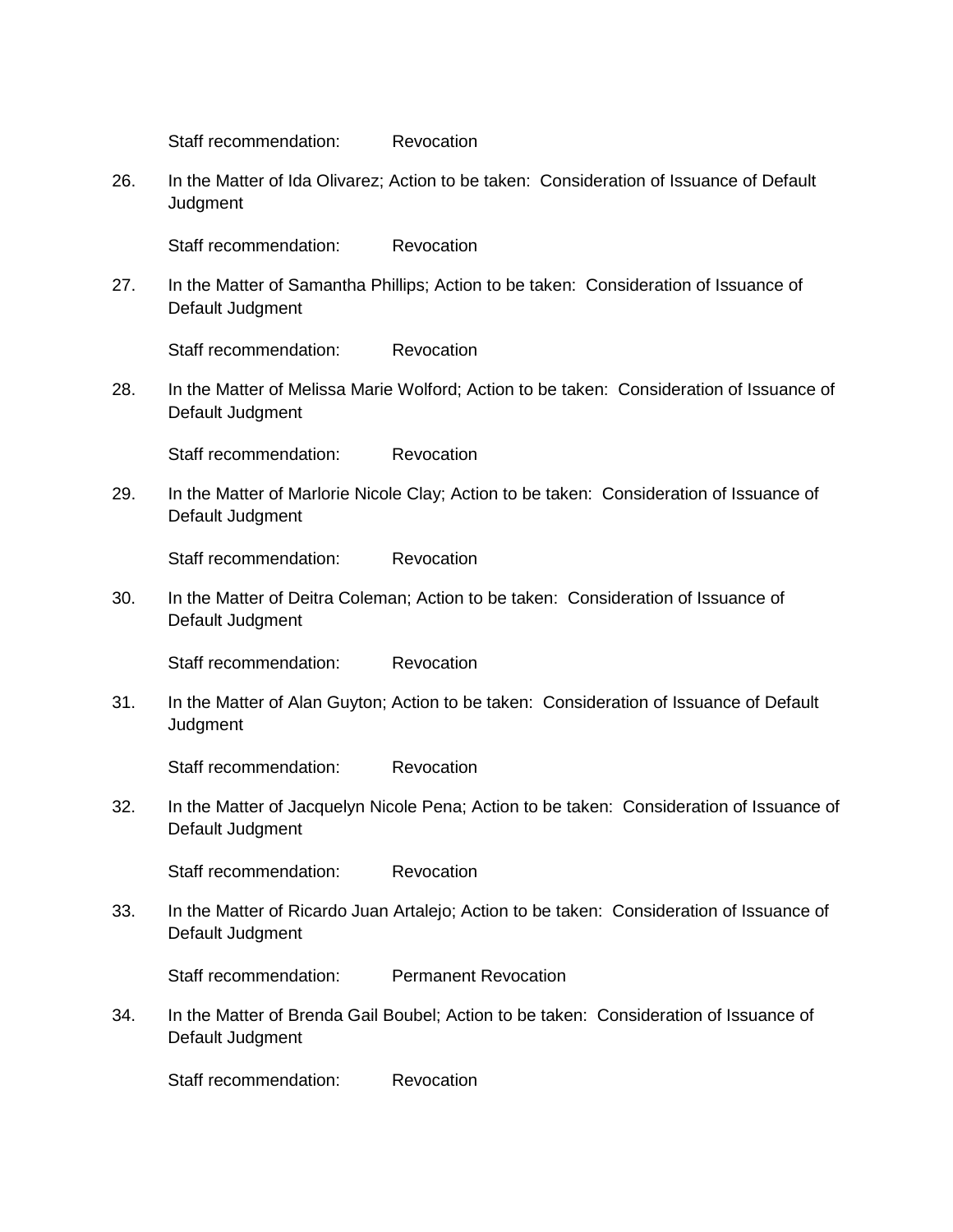35. In the Matter of Byron Ramon Criddle; Action to be taken: Consideration of Issuance of Default Judgment

Staff recommendation: Permanent Revocation

36. In the Matter of Janet Lakeya Davis; Action to be taken: Consideration of Issuance of Default Judgment

Staff recommendation: Revocation

37. In the Matter of Wilhmenia Harris; Action to be taken: Consideration of Issuance of Default Judgment

Staff recommendation: Permanent Revocation

38. In the Matter of Juan Manuel Gonzalez; Action to be taken: Consideration of Issuance of Default Judgment

Staff recommendation: Revocation

39. In the Matter of Kenneth Justin Lattimore, Jr.; Action to be taken: Consideration of Issuance of Default Judgment

Staff recommendation: Permanent Revocation

40. In the Matter of Armando Montes; Action to be taken: Consideration of Issuance of Default Judgment

Staff recommendation: Permanent Revocation

42. In the Matter of Christopher Thomas; Action to be taken: Consideration of Issuance of Default Judgment

Staff recommendation: Revocation

44. In the Matter of Antonio Daniel Gomez; Action to be taken: Consideration of Issuance of Default Judgment

Staff recommendation: Revocation

45. In the Matter of Ryan Jamile Hill; Action to be taken: Consideration of Issuance of Default Judgment

Staff recommendation: Revocation

46. In the Matter of James Holmes, Jr.; Action to be taken: Consideration of Issuance of Default Judgment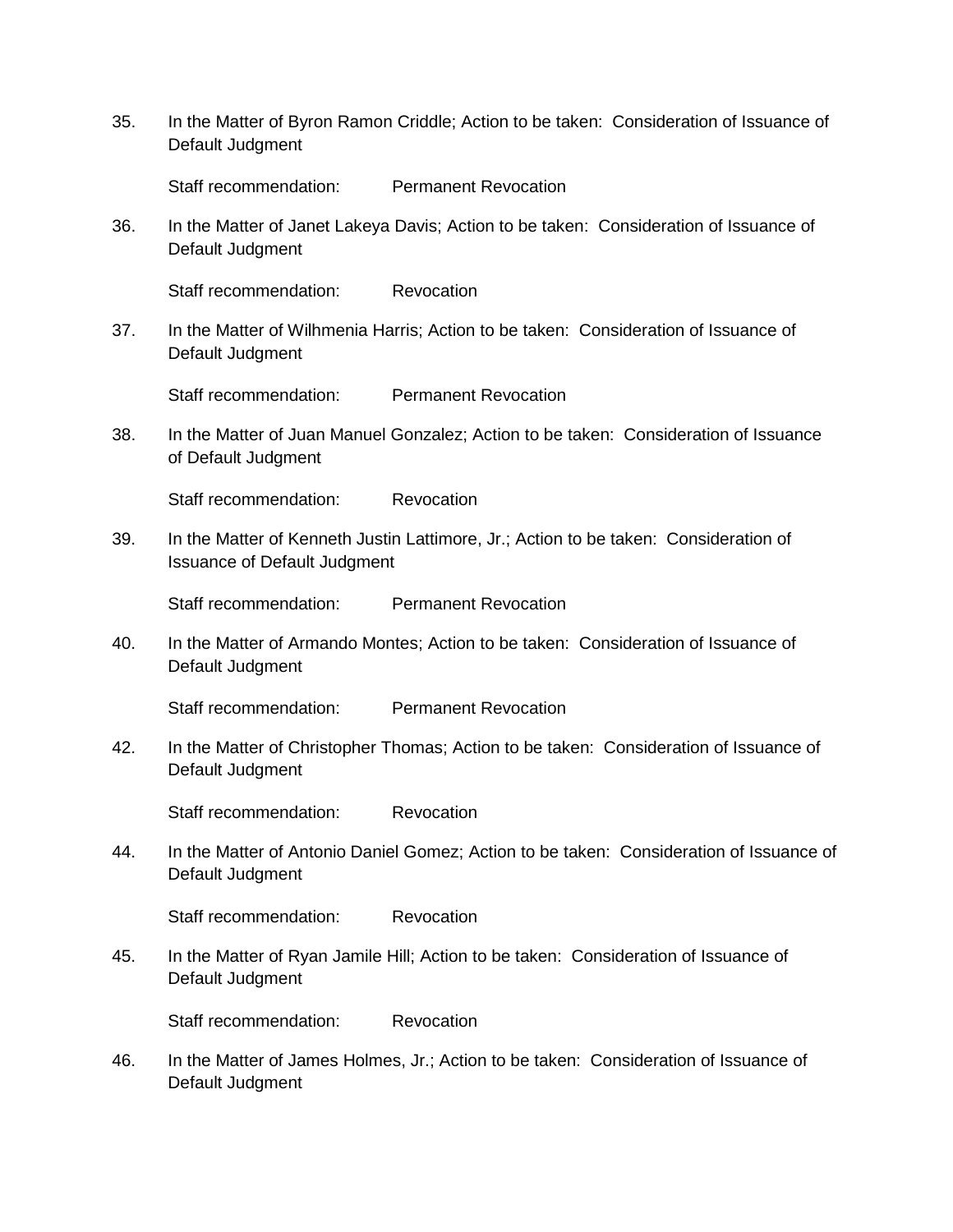Staff recommendation: Revocation

47. In the Matter of Chelsea Shriner; Action to be taken: Consideration of Issuance of Default Judgment

Staff recommendation: Revocation

# **Motion and vote:**

*Motion was made by Dr. Cavazos to approve staff's request for Issuance of Default Judgments and enter Final Orders consistent with staff's recommendation for each of the above numbered cases 1-32, excluding cases 3, 5, 17, 41, 43 and 48. Second was made by Dr. Hull, and the Board voted unanimously in favor of the motion.*

# **The following defaults were considered individually:**

3. In the Matter of Claudia Denning; Action to be taken: Consideration of Issuance of Default Judgment Staff recommendation: 1 Year Suspension

# **Motion and vote:**

*Dr. Hull recused herself from voting on this case.* 

*Motion was made by Dr. Cavazos to approve staff's request for Issuance of Default Judgment and enter a Final Order consistent with staff's recommendation. Second was made by Ms. McCall, and the Board voted unanimously in favor of the motion.* 

5. In the Matter of Stanley Walker; Action to be taken: Consideration of Issuance of Default **Judgment** 

Staff recommendation: 1 Year Suspension

# **Motion and vote:**

*Dr. Hull recused herself from voting on this case.* 

*Motion was made by Dr. Cavazos to approve staff's request for Issuance of Default Judgment and enter a Final Order consistent with staff's recommendation. Second was made by Ms. McCall, and the Board voted unanimously in favor of the motion.*

17. In the Matter of Rene Cantu; Action to be taken: Consideration of Issuance of Default **Judgment** 

Staff recommendation: Revocation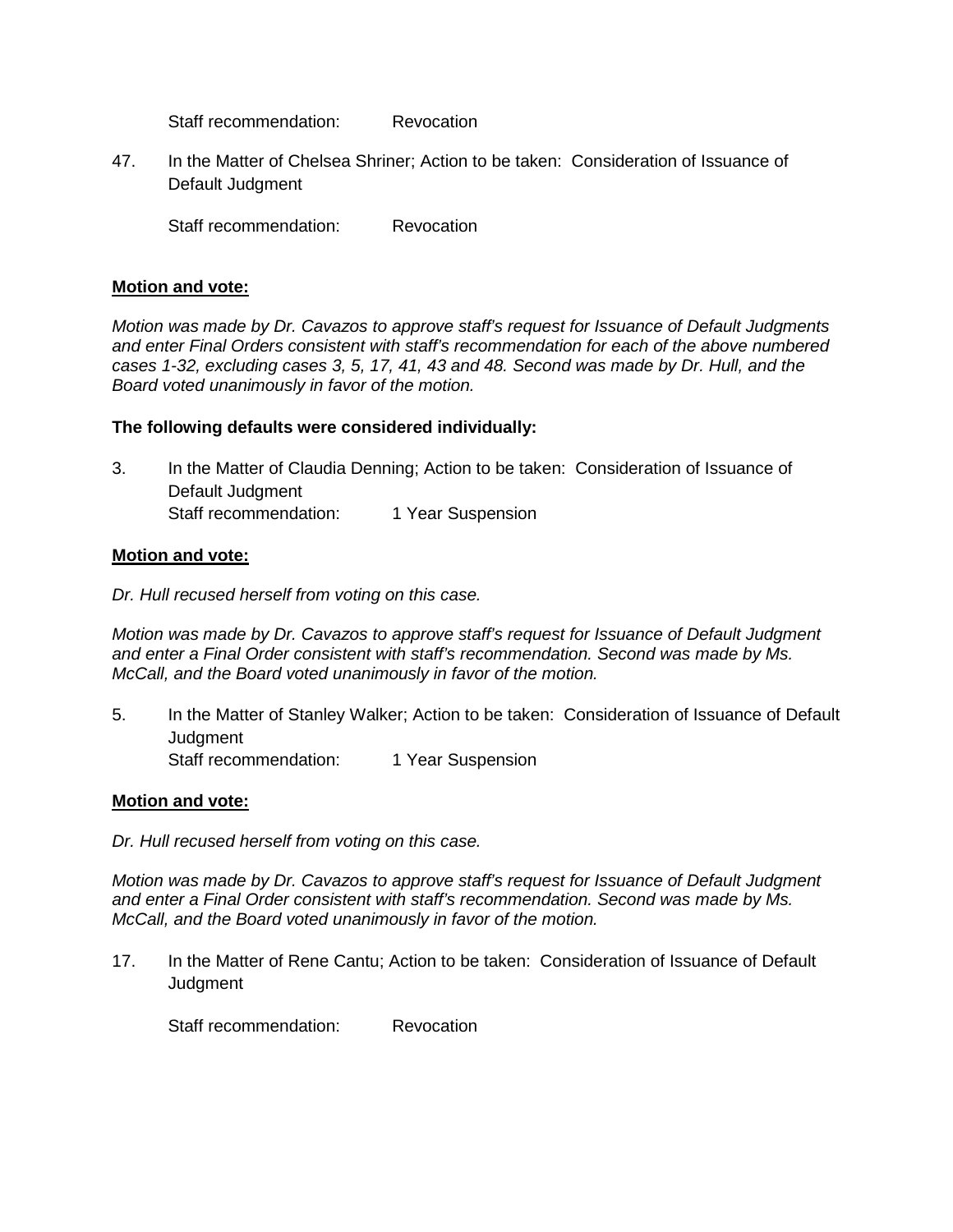#### **Motion and vote:**

*Motion was made by Ms. Bricker to approve staff's request for Issuance of Default Judgment and enter a Final Order of Permanent Revocation. Second was made by Mr. Coleman, and the Board voted unanimously in favor of the motion.* 

41. In the Matter of Ramon Pena; Action to be taken: Consideration of Issuance of Default **Judgment** 

Staff recommendation: 2 Year Suspension

# **Motion and vote:**

*Motion was made by Ms. Bricker to approve staff's request for Issuance of Default Judgment and enter a Final Order of Revocation. Second was made by Mr. Leal. Motion carried with Ms. Brooks-Sykes, Dr. Cavazos, Mr. Coleman, Ms. Druesedow, Dr. Hull, Ms. McCall, Ms. Mullins, and Dr. Turner voting in favor, and Ms. Bridges voting against.* 

43. In the Matter of Robert Eugene Thompson; Action to be taken: Consideration of Issuance of Default Judgment

Staff recommendation: Revocation

# **Motion and vote:**

*Motion was made by Ms. Bricker to approve staff's request for Issuance of Default Judgment and enter a Final Order of Permanent Revocation. Second was made by Mr. Coleman. Motion carried with Ms. Brooks-Sykes, Dr. Cavazos, Ms. Druesedow, Dr. Hull, Mr. Leal, Ms. McCall, Ms. Mullins, and Dr. Turner voting in favor, and Ms. Bridges voting against.* 

48. In the Matter of Makenzie Oliver; Action to be taken: Consideration of Issuance of Default Judgment

Staff recommendation: Revocation

#### **Motion and vote:**

*Motion was made by Ms. Bricker to approve staff's request for Issuance of Default Judgment and enter a Final Order of Permanent Revocation. Second was made by Mr. Leal. Motion carried with Dr. Cavazos, Mr. Coleman, Ms. Druesedow, Dr. Hull, Mr. Leal, and Dr. Turner voting in favor, and Ms. Bridges, Ms. Brooks-Sykes, and Ms. McCall voting against.*

# **B. Contested Cases**

# **Proposals for Decision**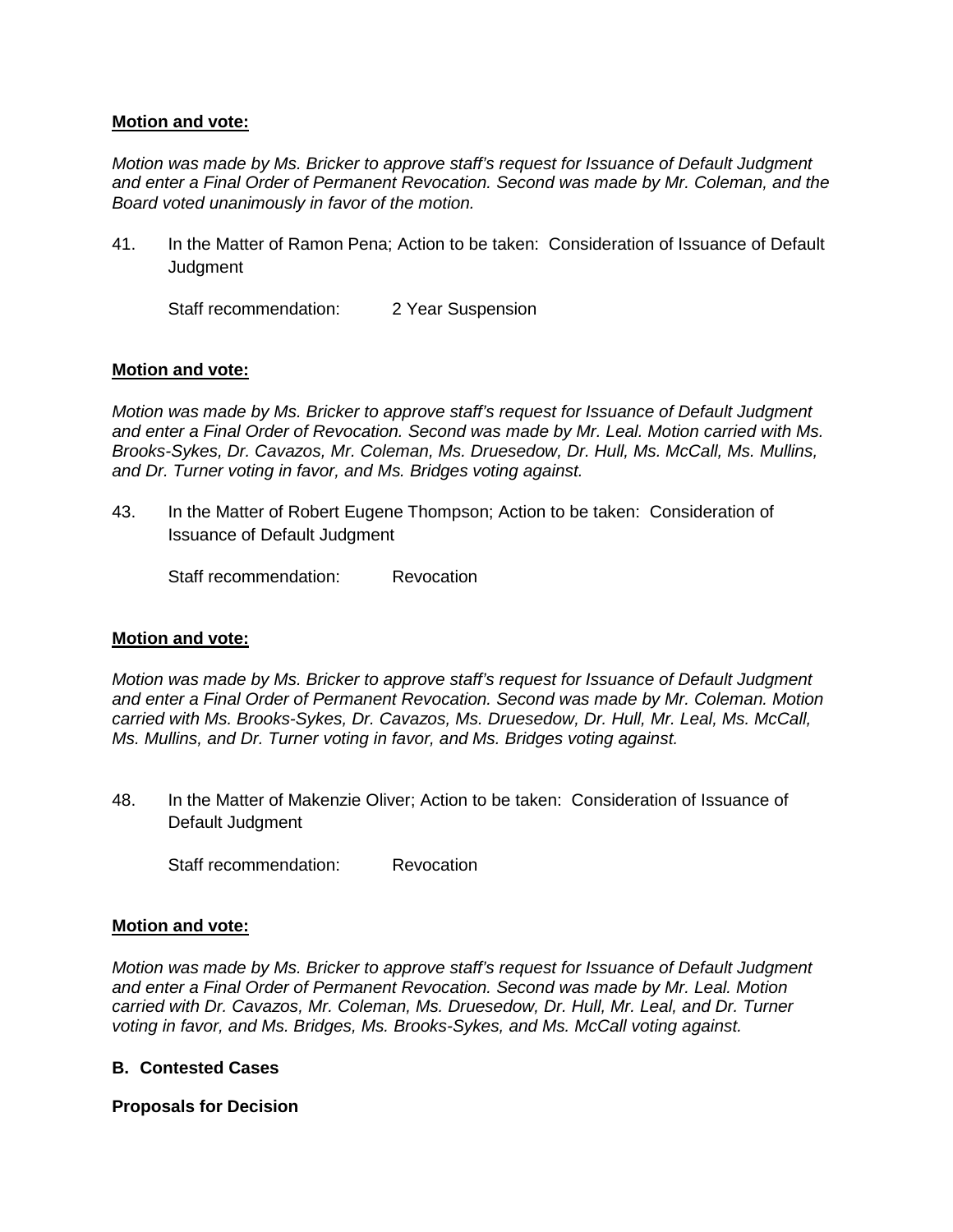1. Docket No. 701143692.EC, Texas Education Agency, Educator Leadership and Quality Division v. Anna Luisa Kell; Action to be taken: Consideration of Proposal for Decision and Issuance of Final Order.<br>ALJ Recommendation: Permanent Revocation of all certificates

Staff Recommendation: Accept ALJ Recommendation

Ms. Dover represented the Texas Education Agency; Respondent's attorney, Mark Berry did not appear.

# **Motion and vote:**

*Motion was made by Mr. Coleman to accept the Proposal for Decision and Issue a Final Order consistent with the ALJ's recommendation. Second was made by Ms. Bridges, and the Board voted unanimously in favor of the motion.* 

- 2. Docket No. 701143692.EC, Texas Education Agency, Educator Leadership and Quality Division v. Juan Manuel Duran; Action to be taken: Consideration of Proposal for Decision and Issuance of Final Order. ALJ Recommendation: Inscribed Reprimand and a probated 3 year suspension of all certificates
	- Staff Recommendation: Revocation of Superintendent/Principal Certificates and two (2) year suspension for Secondary/Educator Certificates to commence on the date the Final Order is signed

Ms. Dover represented the Texas Education Agency; Mr. Tony Conners represented Respondent, Juan Duran.

# **Motion and vote:**

*Motion was made by Ms. Brooks-Sykes to accept the Proposal for Decision and Issue a Final Order consistent with the ALJ's recommendation. Second was made by Dr. Hull, and the Board voted unanimously in favor of the motion.* 

3. Docket No. 701165186.EC, Texas Education Agency, Educator Leadership and Quality Division v. Michael Jimenez; Action to be taken: Consideration of Proposal for Decision and Issuance of Final Order.<br>Al J Recommendation: 1 Year Suspension

Staff Recommendation: Permanent Revocation

Mr. Crabtree represented the Texas Education Agency; Mr. Jay Brim represented Respondent, Michael Jimenez.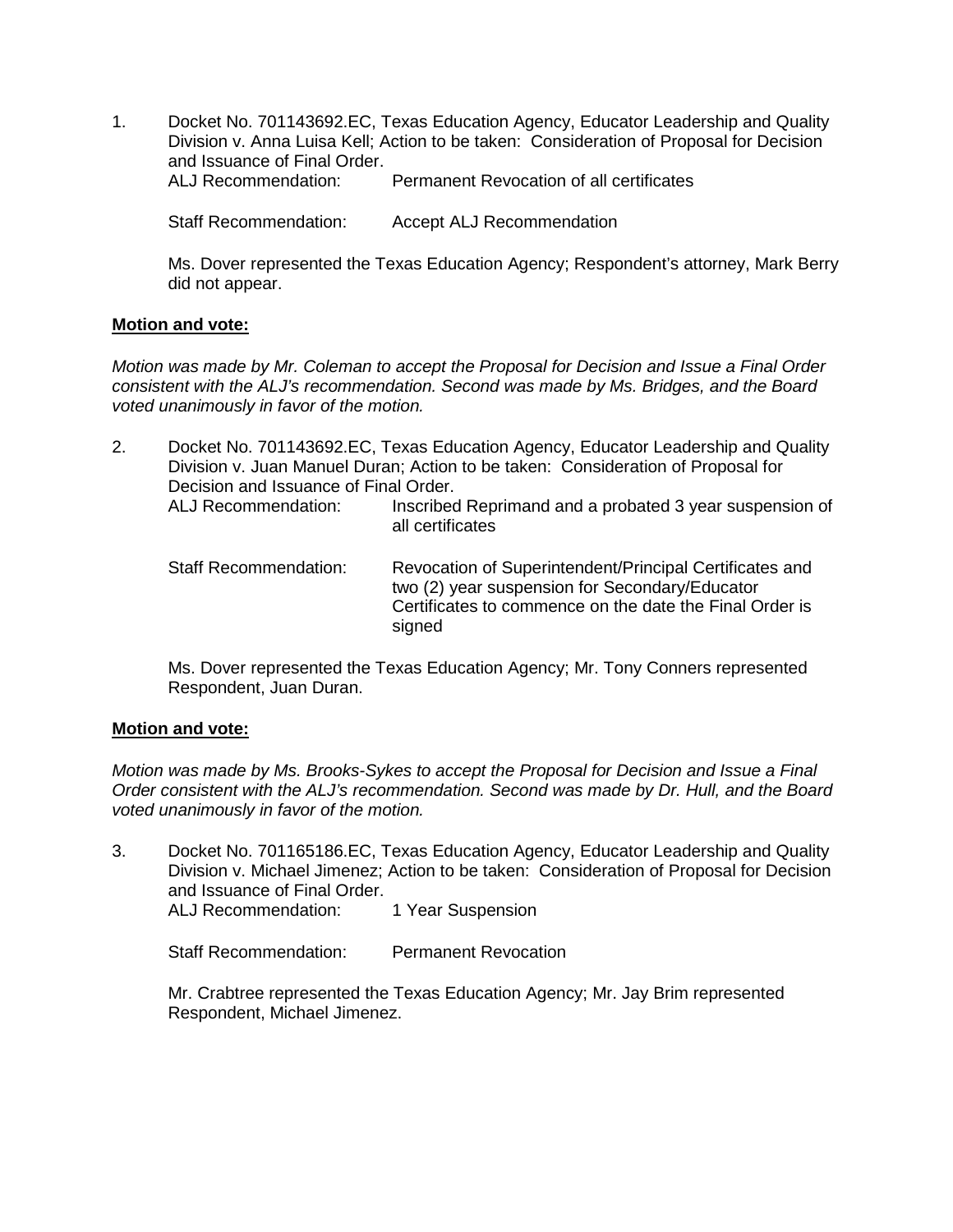#### **Motion and vote:**

*Motion was made by Dr. Hull to accept the Proposal for Decision including Finding of Fact Nos 1 – 8 and Conclusions of Law Nos 1 – 9, and move that the Board modify Conclusions of Law Nos 10, 11, and 12 at set out herein: 10. Mr. Jimenez solicited a romantic relationship with Student A in violation of Standard 3.6 of the Educator's Code of Ethics. 19 Tex Admin. Code §§ 247.2(3)(F), 249.15(b)(9), 11. Mr. Jimenez is unworthy to instruct or to supervise the youth of this state. 19 Tex. Admin. Code §§ 247.2(1)(J), 249.15(b)(2), 12. Based on the Findings of Facts and Conclusions of Law, Mr. Jimenez's educator certificate should be permanently revoked. Pursuant to §2001.058(e), SBEC rules require a sanction of Permanent Revocation for educators who are found to have solicited a romantic relationship or sexual contact with a student. Second was made by Dr. Cavazos, and the Board voted unanimously in favor of the motion.* 

4. Docket No. 701164722.EC, Texas Education Agency, Educator Leadership and Quality Division v. Rachel P. Anaya; Action to be taken: Consideration of Proposal for Decision and Issuance of Final Order.

ALJ Recommendation: No Disciplinary Action be Taken

Staff Recommendation: Accept ALJ Recommendation

Mr. Duncan represented the Texas Education Agency; Nicholas Enoch represented Respondent, Rachel P. Anaya.

#### **Motion and vote:**

*Motion was made by Dr. Cavazos to accept the Proposal for Decision and Issue a Final Order consistent with the ALJ's recommendation. Second was made by Ms. McCall, and the Board voted unanimously in favor of the motion.* 

5. Docket No. 701164719.EC, Texas Education Agency, Educator Leadership and Quality Division v. Maryam Roland; Action to be taken: Consideration of Proposal for Decision and Issuance of Final Order. ALJ Recommendation: No Disciplinary Action be Taken

Staff Recommendation: Accept ALJ Recommendation

Mr. Duncan represented the Texas Education Agency; Nicholas Enoch represented Respondent, Maryam Roland.

#### **Motion and vote:**

*Motion was made by Dr. Hull to accept the Proposal for Decision and Issue a Final Order consistent with the ALJ's recommendation. Second was made by Dr. Cavazos, and the Board voted unanimously in favor of the motion.* 

6. Docket No. 701163637.EC, Texas Education Agency, Educator Leadership and Quality Division v. Robert Sollers; Action to be taken: Consideration of Proposal for Decision and Issuance of Final Order.<br>ALJ Recommendation: No Disciplinary Action be Taken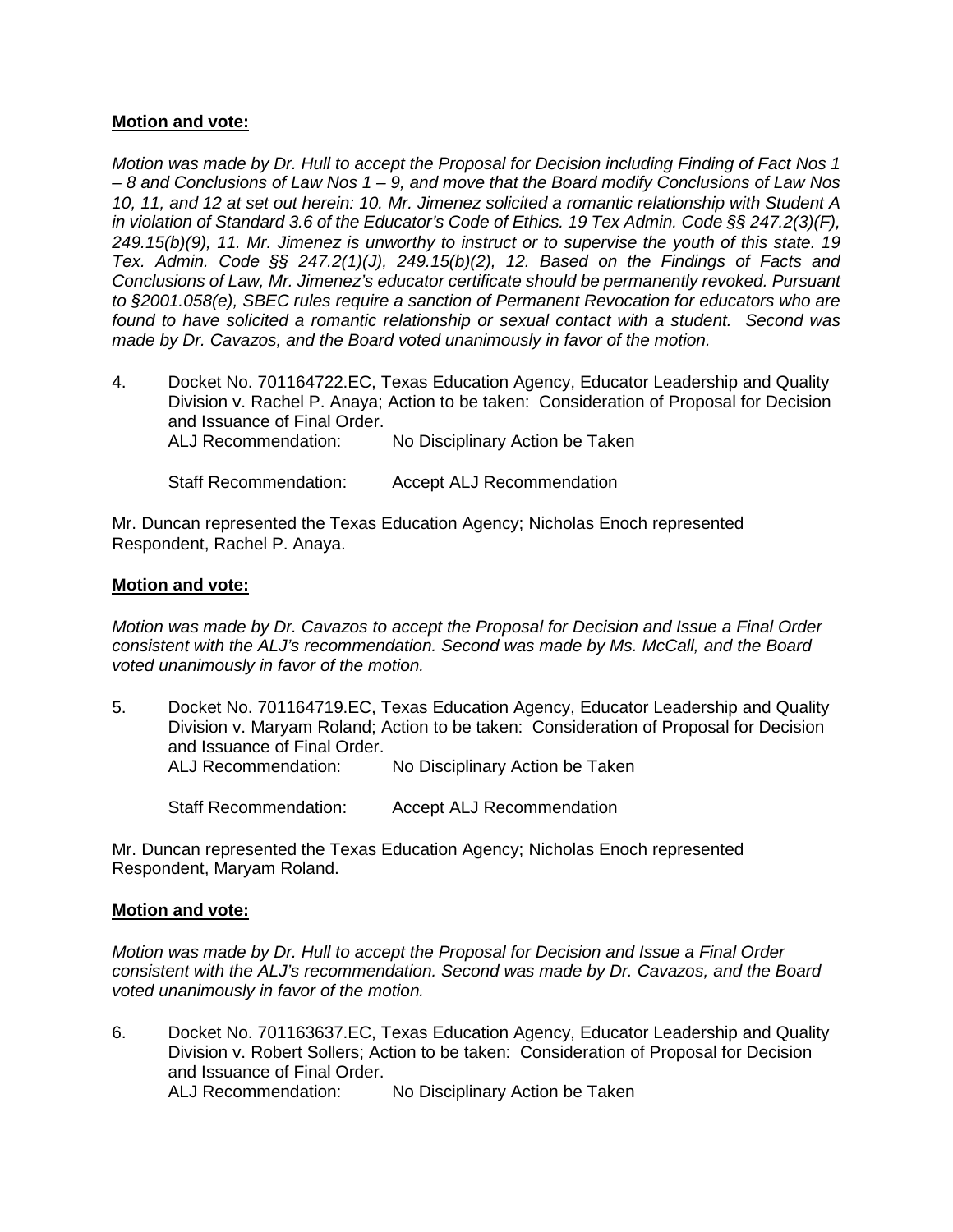Staff Recommendation: Accept ALJ Recommendation

Richard J. Ybarra represented the Texas Education Agency; Mr. Conners represented Respondent, Robert Sollers.

#### **Motion and vote:**

*Motion was made by Dr. Cavazos to accept the Proposal for Decision and Issue a Final Order consistent with the ALJ's recommendation. Second was made by Dr. Hull and Motion carried with Ms. Bridges, Ms. Brooks-Sykes, Dr. Cavazos, Ms. Druesedow, Dr. Hull, Mr. Leal, Ms. McCall, Ms. Mullins, and Dr. Turner voting in favor, and Mr. Coleman voting against.*

*Dr. Cavazos, Mr. Leal, and Ms. Bricker left the meeting at 4:00 PM.*

7. Docket No. 701165966.EC, Texas Education Agency, Educator Leadership and Quality Division v. David Turner; Action to be taken: Consideration of Proposal for Decision and Issuance of Final Order. ALJ Recommendation: Permanent Revocation

Staff Recommendation: Accept ALJ Recommendation

Mr. Crabree represented the Texas Education Agency; Respondent, David Turner represented himself.

#### **Motion and vote:**

*Motion was made by Mr. Coleman to accept the Proposal for Decision and Issue a Final Order consistent with the ALJ's recommendation. Second was made by Dr. Hull, and the Board voted unanimously in favor of the motion.* 

8. Docket No. 701163953.EC, Texas Education Agency, Educator Leadership and Quality Division v. David Valerio; Action to be taken: Consideration of Proposal for Decision and Issuance of Final Order. ALJ Recommendation: No Disciplinary Action be Taken

Staff Recommendation: Accept ALJ Recommendation

Ms. Mazzantini represented the Texas Education Agency; Mr. Brandon Brim represented Respondent, David Valerio.

# **Motion and vote:**

*Motion was made by Ms. Brooks-Sykes to accept the Proposal for Decision and Issue a Final Order consistent with the ALJ's recommendation. Second was made by Mr. Coleman, and the Board voted unanimously in favor of the motion.* 

9. Docket No. 701170484.EC, Texas Education Agency, Educator Leadership and Quality Division v. David Lee; Action to be taken: Consideration of Proposal for Decision and Issuance of Final Order.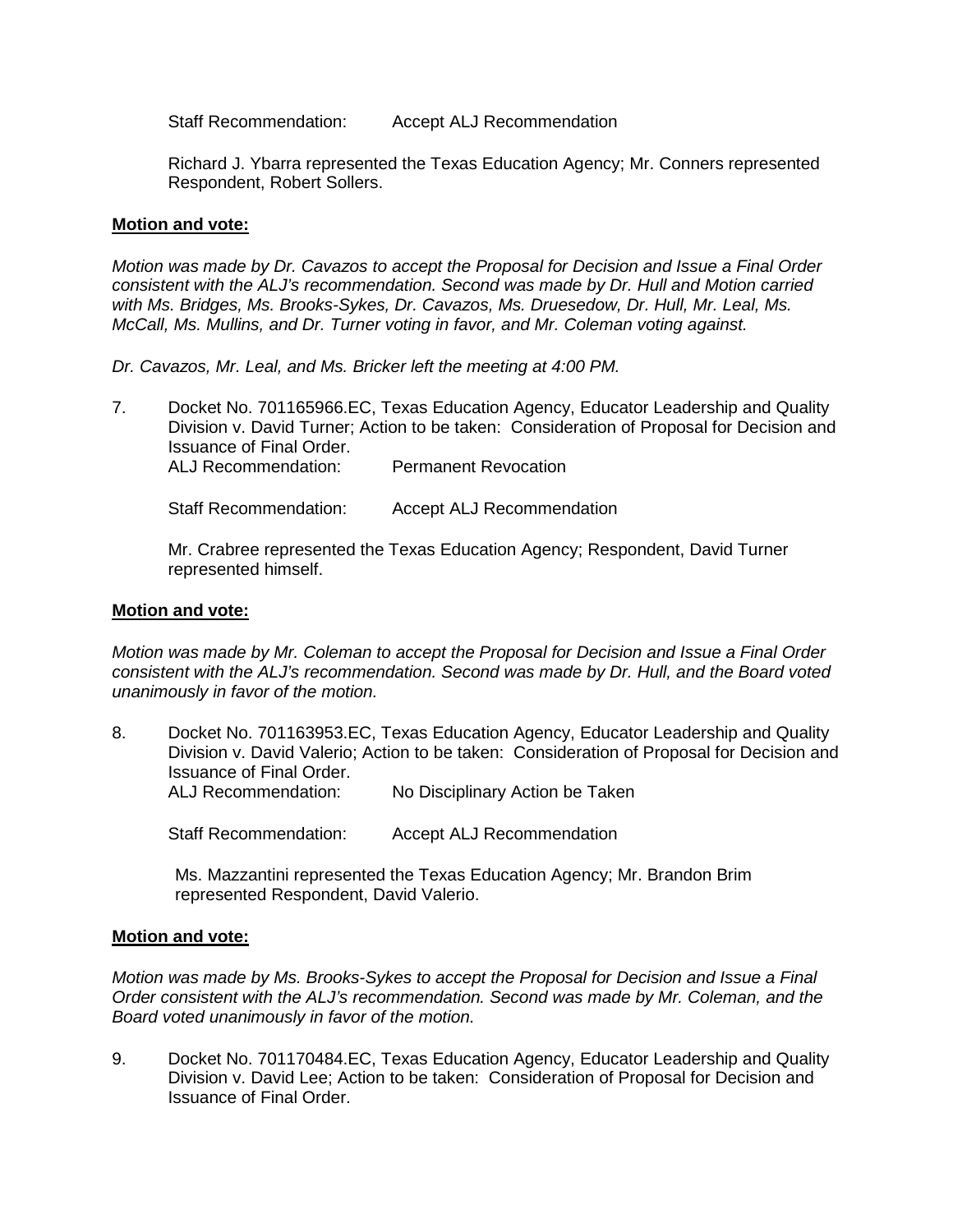ALJ Recommendation: No Disciplinary Action be Taken

Staff Recommendation: Accept ALJ Recommendation

Ms. Gokhale represented the Texas Education Agency; Respondent, David Lee did not appear.

#### **Motion and vote:**

*Motion was made by Dr. Hull to accept the Proposal for Decision and Issue a Final Order consistent with the ALJ's recommendation. Second was made by Ms. McCall, and the Board voted unanimously in favor of the motion.* 

# **C. Court Cases**

#### **District Court Cases**

- 1. Barry Ryan Davis v. Texas Education Agency, Educator Certification and Standards Division; Cause No. D-1-GN-12-003413, In the 201<sup>st</sup> District Court of Travis County, Texas.
- 2. Leo Joseph Tran v. Texas Education Agency, Educator Certification and Standards Division; Cause No. D-1-GN-16-001802, In the 126<sup>th</sup> District Court of Travis County, Texas.

#### **INFORMATION ONLY**

# **18. Legislative Update on 85th Texas Legislative Session**

Information Only.

#### **19. 2015 - 2018 Rule Review Plan for State Board for Educator Certification Rules**

Information Only.

**20. Requests from Board Members for Future Agenda Items** Information Only.

#### **21. Requests Received from the Board Since Last Meeting**

None.

#### **22. Adjournment**

Ms. Druesedow adjourned the meeting at 4:16 PM.